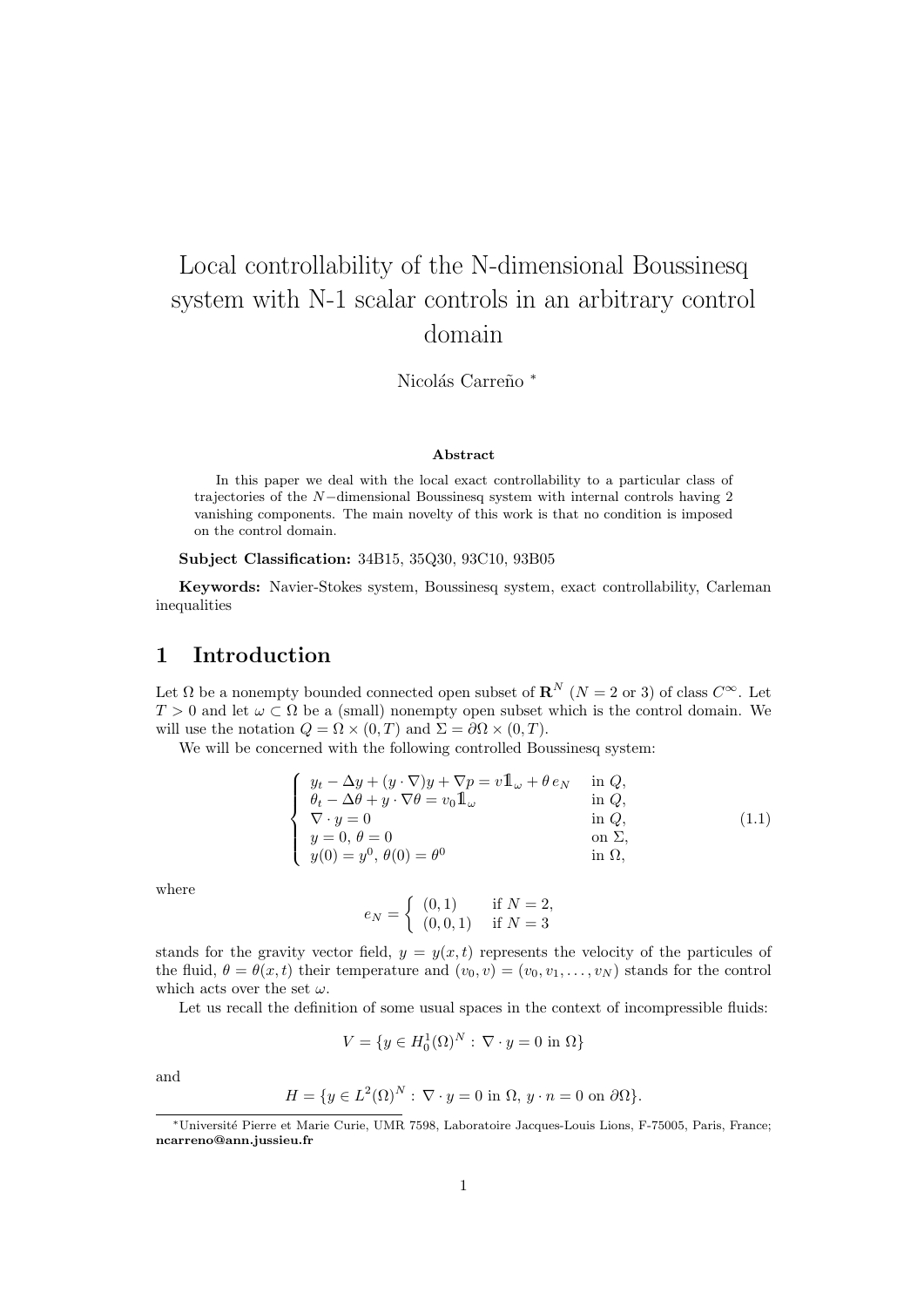This paper concerns the local exact controllability to the trajectories of system (1.1) at time  $t = T$  with a reduced number of controls. To introduce this concept, let us consider  $(\bar{y}, \bar{\theta})$  (together with some pressure  $\bar{p}$ ) a trajectory of the following uncontrolled Boussinesq system:

$$
\begin{cases}\n\bar{y}_t - \Delta \bar{y} + (\bar{y} \cdot \nabla) \bar{y} + \nabla \bar{p} = \bar{\theta} e_N & \text{in } Q, \\
\bar{\theta}_t - \Delta \bar{\theta} + \bar{y} \cdot \nabla \bar{\theta} = 0 & \text{in } Q, \\
\nabla \cdot \bar{y} = 0 & \text{in } Q, \\
\bar{y} = 0, \bar{\theta} = 0 & \text{on } \Sigma, \\
\bar{y}(0) = \bar{y}^0, \bar{\theta}(0) = \bar{\theta}^0 & \text{in } \Omega.\n\end{cases}
$$
\n(1.2)

We say that the local exact controllability to the trajectories  $(\bar{y}, \bar{\theta})$  holds if there exists a number  $\delta > 0$  such that if  $\|(y^0, \theta^0) - (\bar{y}^0, \bar{\theta}^0)\|_X \leq \delta \ (X \text{ is an appropriate Banach space}),$ there exist controls  $(v_0, v) \in L^2(\omega \times (0, T))^{N+1}$  such that the corresponding solution  $(y, \theta)$ to system (1.1) matches  $(\bar{y}, \bar{\theta})$  at time  $t = T$ , i.e.,

$$
y(T) = \bar{y}(T) \text{ and } \theta(T) = \bar{\theta}(T) \text{ in } \Omega.
$$
 (1.3)

The first results concerning this problem were obtained in [7] and [8], with  $N + 1$  scalar controls acting in the whole boundary of  $\Omega$  and with  $N+1$  scalar controls acting in  $\omega$  when  $\Omega$  is a torus, respectively. Later, in [9], the author proved the local exact controllability for less regular trajectories  $(\bar{y}, \bar{\theta})$  in an open bounded set and for an arbitrary control domain. Namely, the trajectories were supposed to satisfy

$$
(\bar{y}, \bar{\theta}) \in L^{\infty}(Q)^{N+1}, \ (\bar{y}_t, \bar{\theta}_t) \in L^2(0, T; L^r(\Omega))^{N+1}, \tag{1.4}
$$

with  $r > 1$  if  $N = 2$  and  $r > 6/5$  if  $N = 3$ .

In [5], the authors proved that local exact controllability can be achieved with  $N-1$ scalar controls acting in  $\omega$  when  $\overline{\omega}$  intersects the boundary of  $\Omega$  and (1.4) is satisfied. More precisely, we can find controls  $v_0$  and v, with  $v_N \equiv 0$  and  $v_k \equiv 0$  for some  $k < N$  (k is determined by some geometric assumption on  $\omega$ , see [5] for more details), such that the corresponding solution to (1.1) satisfies (1.3).

In this work, we remove this geometric assumption on  $\omega$  and consider a target trajectory of the form  $(0, \bar{p}, \bar{\theta}),$  i.e.,

$$
\begin{cases}\n\nabla \bar{p} = \bar{\theta} e_N & \text{in } Q, \\
\bar{\theta}_t - \Delta \bar{\theta} = 0 & \text{in } Q, \\
\bar{\theta} = 0 & \text{on } \Sigma, \\
\bar{\theta}(0) = \bar{\theta}^0 & \text{in } \Omega,\n\end{cases}
$$
\n(1.5)

where we assume

$$
\bar{\theta} \in L^{\infty}(0, T; W^{3,\infty}(\Omega)) \text{ and } \nabla \bar{\theta}_t \in L^{\infty}(Q)^N.
$$
 (1.6)

The main result of this paper is given in the following theorem.

**Theorem 1.1.** Let  $i < N$  be a positive integer and  $(\bar{p}, \bar{\theta})$  a solution to (1.5) satisfying (1.6). Then, for every  $T > 0$  and  $\omega \subset \Omega$ , there exists  $\delta > 0$  such that for every  $(y^0, \theta^0) \in V \times H_0^1(\Omega)$ satisfying

$$
\|(y^0, \theta^0) - (0, \bar{\theta}^0)\|_{V\times H^1_0} \le \delta,
$$

we can find controls  $v^0 \in L^2(\omega \times (0,T))$  and  $v \in L^2(\omega \times (0,T))^N$ , with  $v_i \equiv 0$  and  $v_N \equiv 0$ , such that the corresponding solution to  $(1.1)$  satisfies  $(1.3)$ , *i.e.*,

$$
y(T) = 0 \text{ and } \theta(T) = \bar{\theta}(T) \text{ in } \Omega. \tag{1.7}
$$

**Remark 1.** Notice that when  $N = 2$  we only need to control the temperature equation.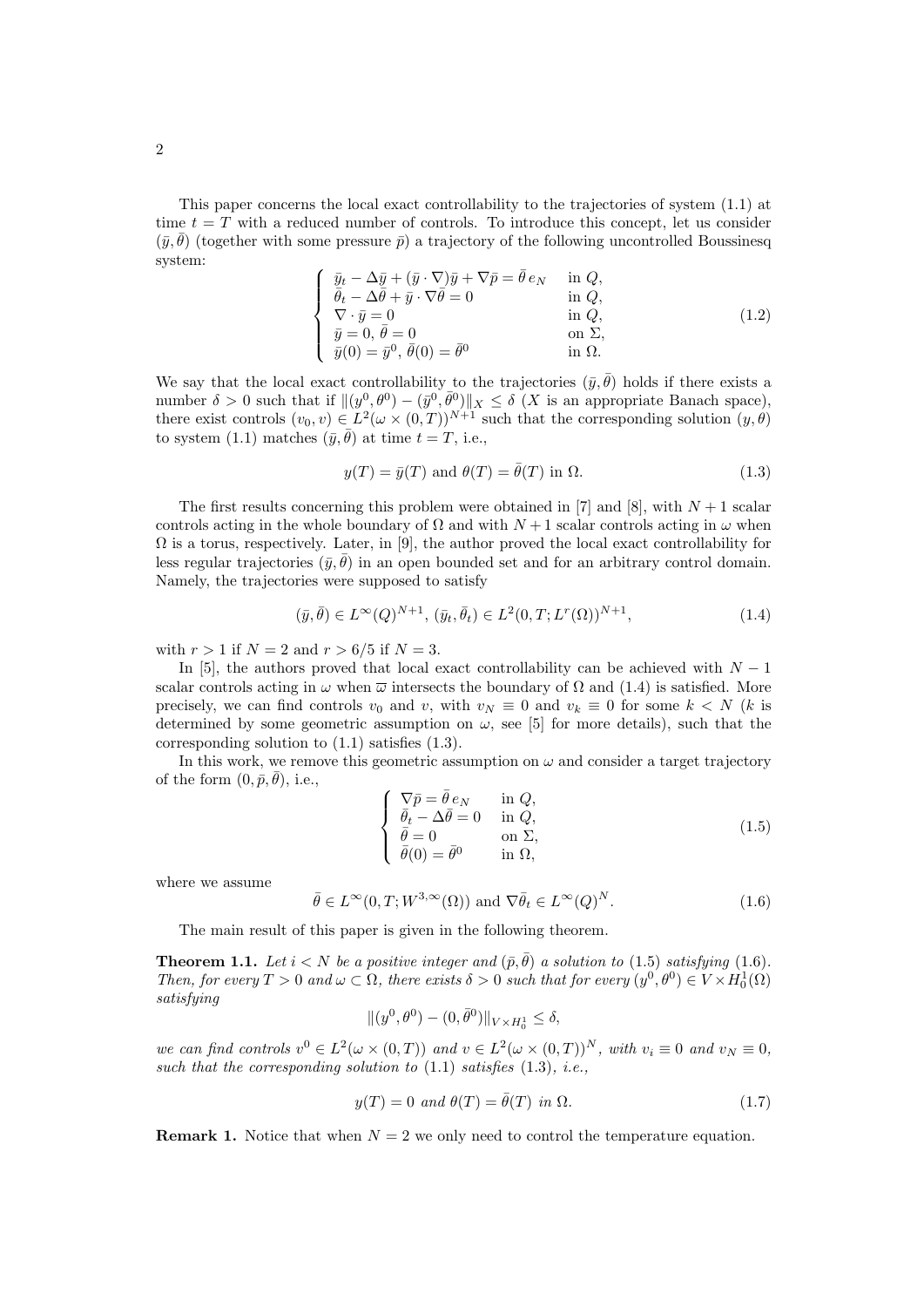Remark 2. It would be interesting to know if the local controllability to the trajectories with  $N-1$  scalar controls holds for  $\bar{y} \neq 0$  and  $\omega$  as in Theorem 1.1. However, up to our knowledge, this is an open problem even for the case of the Navier-Stokes system.

**Remark 3.** One could also try to just control the movement equation, that is,  $v_0 \equiv 0$  in (1.1). However, this system does not seem to be controllable. To justify this, let us consider the control problem

$$
\left\{\begin{array}{ll} y_t-\Delta y+(y\cdot\nabla)y+\nabla p=v1\hskip-3.5pt1_\omega+\theta\,e_N&\hskip.08in\hskip.08in{\rm in}\,Q,\\ \theta_t-\Delta\theta+y\cdot\nabla\theta=0&\hskip.08in{\rm in}\,Q,\\ \nabla\cdot y=0&\hskip.08in{\rm in}\,Q,\\ y=0,\,\nabla\theta\cdot n=0&\hskip.08in{\rm on}\,\,\Sigma,\\ y(0)=y^0,\,\theta(0)=\theta^0&\hskip.08in{\rm in}\,\,\Omega; \end{array}\right.
$$

where we have homogeneous Neumann boundary conditions for the temperature. Integrating in Q, integration by parts gives

$$
\int_{\Omega} \theta(T) dx = \int_{\Omega} \theta_0 dx,
$$

so we can not expect in general null controllability.

Some recent works have been developed in the controllability problem with reduced number of controls. For instance, in [3] the authors proved the null controllability for the Stokes system with  $N-1$  scalar controls, and in [2] the local null controllability was proved for the Navier-Stokes system with the same number of controls.

The present work can be viewed as an extension of [2]. To prove Theorem 1.1 we follow a standard approach introduced in [6] and [10] (see also [4]). We first deduce a null controllability result for the linear system

$$
\begin{cases}\n y_t - \Delta y + \nabla p = f + v \mathbb{1}_{\omega} + \theta e_N & \text{in } Q, \\
 \theta_t - \Delta \theta + y \cdot \nabla \bar{\theta} = f_0 + v_0 \mathbb{1}_{\omega} & \text{in } Q, \\
 \nabla \cdot y = 0 & \text{in } Q, \\
 y = 0, \ \theta = 0 & \text{on } \Sigma, \\
 y(0) = y^0, \ \theta(0) = \theta^0 & \text{in } \Omega,\n\end{cases}
$$
\n(1.8)

where f and  $f_0$  will be taken to decrease exponentially to zero in  $t = T$ .

The main tool to prove this null controllability result for system (1.8) is a suitable Carleman estimate for the solutions of its adjoint system, namely,

$$
\begin{cases}\n-\varphi_t - \Delta \varphi + \nabla \pi = g - \psi \nabla \bar{\theta} & \text{in } Q, \\
-\psi_t - \Delta \psi = g_0 + \varphi_N & \text{in } Q, \\
\nabla \cdot \varphi = 0 & \text{in } Q, \\
\varphi = 0, \psi = 0 & \text{on } \Sigma, \\
\varphi(T) = \varphi^T, \psi(T) = \psi^T & \text{in } \Omega,\n\end{cases}
$$
\n(1.9)

where  $g \in L^2(Q)^N$ ,  $g_0 \in L^2(Q)$ ,  $\varphi^T \in H$  and  $\psi^T \in L^2(\Omega)$ . In fact, this inequality is of the form

$$
\iint\limits_{Q} \widetilde{\rho}_1(t)(|\varphi|^2 + |\psi|^2) dx dt
$$
\n
$$
\leq C \left( \iint\limits_{Q} \widetilde{\rho}_2(t)(|g|^2 + |g_0|^2) dx dt + \int\limits_{0}^{T} \int\limits_{\omega} \widetilde{\rho}_3(t)|\varphi_j|^2 dx dt + \int\limits_{0}^{T} \int\limits_{\omega} \widetilde{\rho}_4(t)|\psi|^2 dx dt \right), \quad (1.10)
$$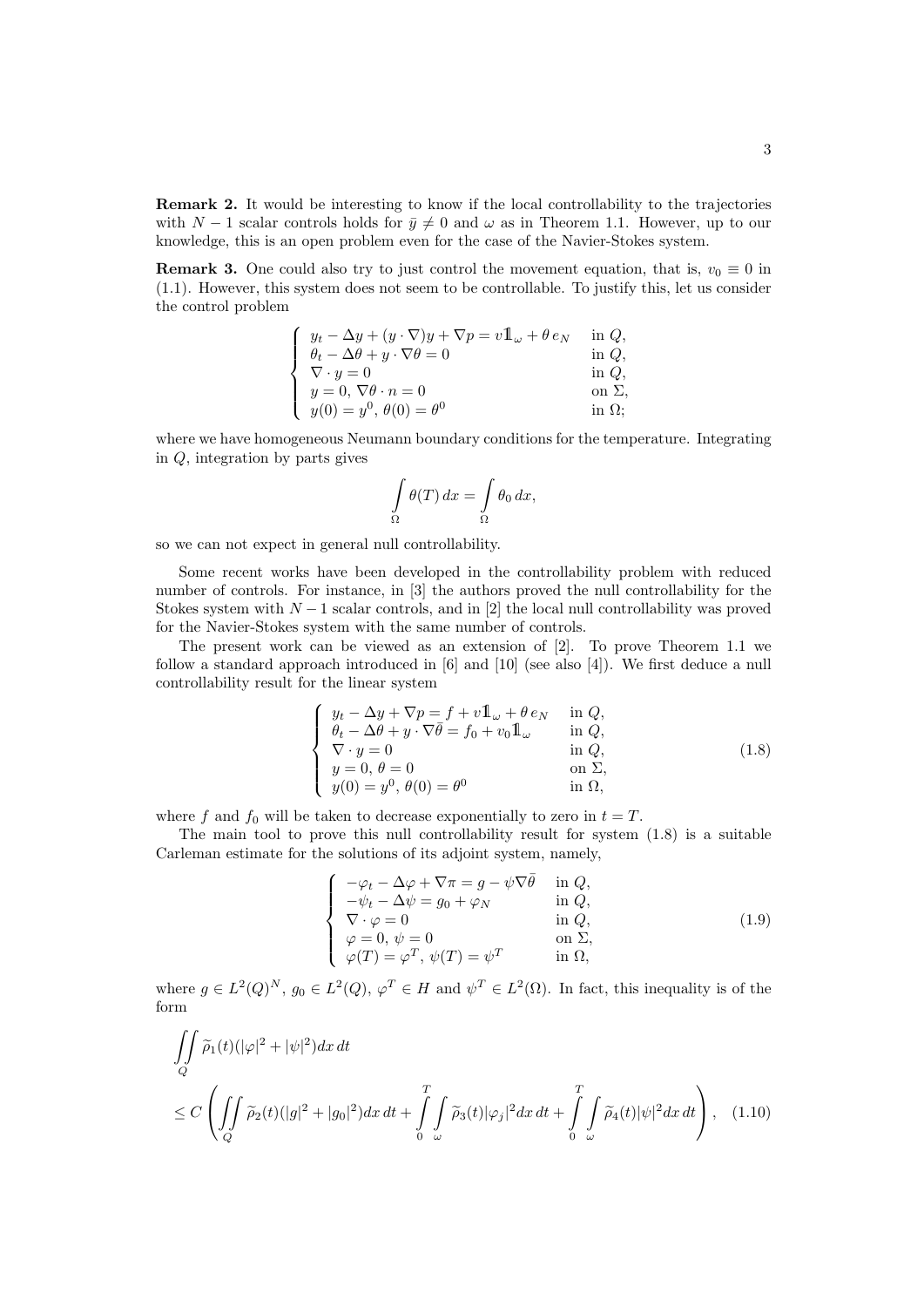if  $N = 3$ , and of the form

$$
\iint\limits_{Q}\widetilde{\rho}_1(t)(|\varphi|^2+|\psi|^2)dxdt\;\leq \;C\left(\iint\limits_{Q}\widetilde{\rho}_2(t)(|g|^2+|g_0|^2)dxdt+\int\limits_{0}^T\int\limits_{\omega}\widetilde{\rho}_4(t)|\psi|^2dxdt\right),
$$

if  $N = 2$ , where  $j = 1$  or 2 and  $\widetilde{\rho}_k(t)$  are positive smooth weight functions (see inequalities (2.4) and (2.5) below). From these estimates, we can find a solution  $(y, \theta, v, v_0)$  of (1.8) with the same decreasing properties as f and  $f_0$ . In particular,  $(y(T), \theta(T)) = (0, 0)$  and  $v_i = v_N = 0.$ 

We conclude the controllability result for the nonlinear system by means of an inverse mapping theorem.

This paper is organized as follows. In section 2, we prove a Carleman inequality of the form (1.10) for system (1.9). In section 3, we deal with the null controllability of the linear system (1.8). Finally, in section 4 we give the proof of Theorem 1.1.

## 2 Carleman estimate for the adjoint system

In this section we will prove a Carleman estimate for the adjoint system (1.9). In order to do so, we are going to introduce some weight functions. Let  $\omega_0$  be a nonempty open subset of  $\mathbf{R}^N$  such that  $\overline{\omega_0} \subset \omega$  and  $\eta \in C^2(\overline{\Omega})$  such that

$$
|\nabla \eta| > 0 \text{ in } \overline{\Omega} \setminus \omega_0, \eta > 0 \text{ in } \Omega \text{ and } \eta \equiv 0 \text{ on } \partial \Omega. \tag{2.1}
$$

The existence of such a function  $\eta$  is given in [6]. Let also  $\ell \in C^{\infty}([0, T])$  be a positive function satisfying

$$
\ell(t) = t \quad \forall t \in [0, T/4], \ \ell(t) = T - t \quad \forall t \in [3T/4, T],
$$
  

$$
\ell(t) \le \ell(T/2), \ \forall t \in [0, T].
$$
 (2.2)

Then, for all  $\lambda \geq 1$  we consider the following weight functions:

$$
\alpha(x,t) = \frac{e^{2\lambda \|\eta\|_{\infty}} - e^{\lambda \eta(x)}}{\ell^{8}(t)}, \xi(x,t) = \frac{e^{\lambda \eta(x)}}{\ell^{8}(t)},
$$
  
\n
$$
\alpha^{*}(t) = \max_{x \in \overline{\Omega}} \alpha(x,t), \xi^{*}(t) = \min_{x \in \overline{\Omega}} \xi(x,t),
$$
  
\n
$$
\widehat{\alpha}(t) = \min_{x \in \overline{\Omega}} \alpha(x,t), \widehat{\xi}(t) = \max_{x \in \overline{\Omega}} \xi(x,t).
$$
\n(2.3)

Our Carleman estimate is given in the following proposition.

**Proposition 1.** Assume  $N = 3$ ,  $\omega \subset \Omega$  and  $(\bar{p}, \bar{\theta})$  satisfies (1.6). There exists a constant  $\lambda_0$ , such that for any  $\lambda \geq \lambda_0$  there exist two constants  $C(\lambda) > 0$  and  $s_0(\lambda) > 0$  such that for any  $j \in \{1,2\}$ , any  $g \in L^2(Q)^3$ , any  $g_0 \in L^2(Q)$ , any  $\varphi^T \in H$  and any  $\psi^T \in L^2(\Omega)$ , the solution of (1.9) satisfies

$$
s^{4} \iint_{Q} e^{-5s\alpha^{*}} (\xi^{*})^{4} |\varphi|^{2} dx dt + s^{5} \iint_{Q} e^{-5s\alpha^{*}} (\xi^{*})^{5} |\psi|^{2} dx dt
$$
  

$$
\leq C \left( \iint_{Q} e^{-3s\alpha^{*}} (|g|^{2} + |g_{0}|^{2}) dx dt + s^{7} \int_{0}^{T} \int_{\omega} e^{-2s\widehat{\alpha} - 3s\alpha^{*}} (\widehat{\xi})^{7} |\varphi_{j}|^{2} dx dt + s^{12} \int_{0}^{T} \int_{\omega} e^{-4s\widehat{\alpha} - s\alpha^{*}} (\widehat{\xi})^{49/4} |\psi|^{2} dx dt \right) (2.4)
$$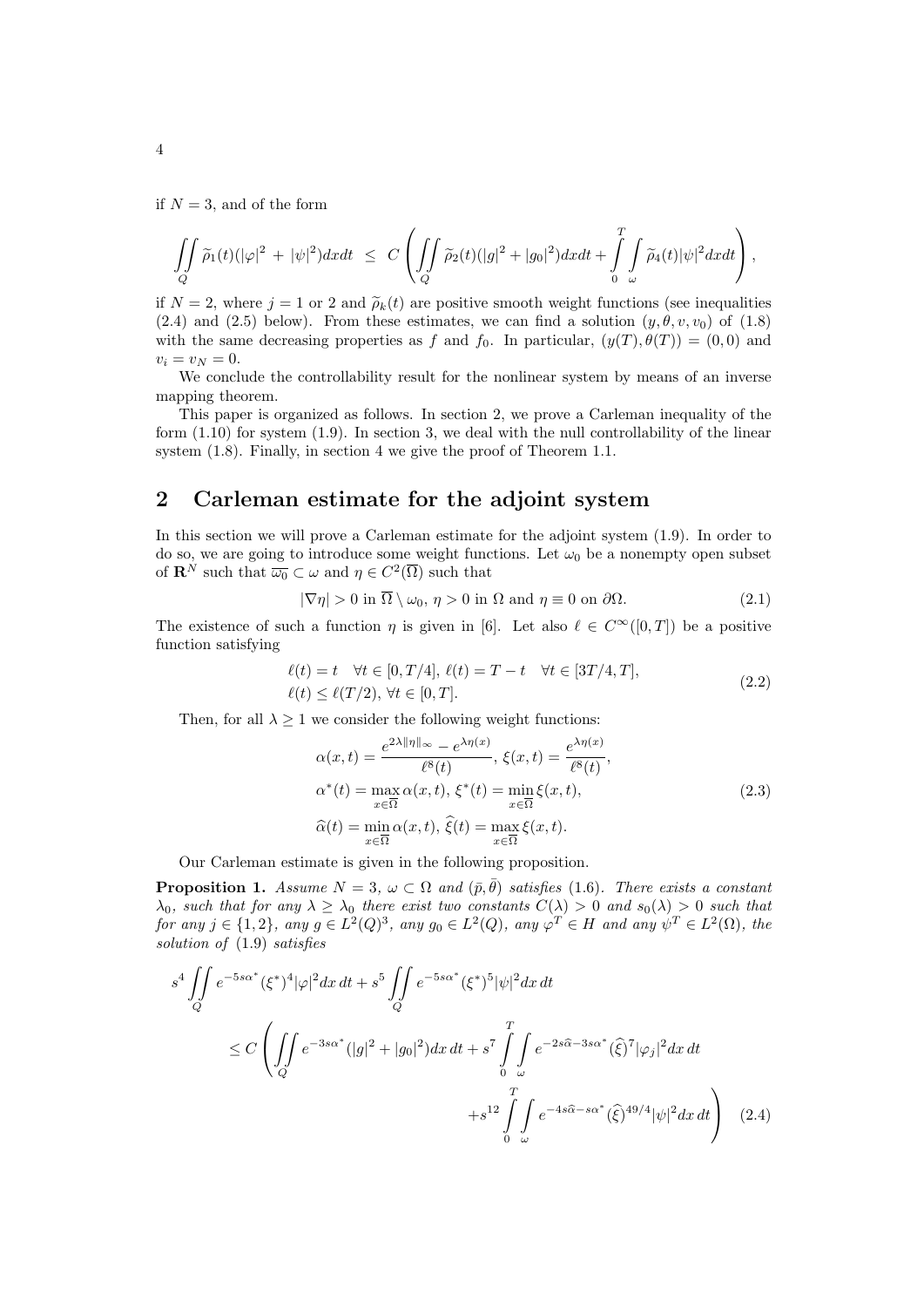for every  $s \geq s_0$ .

For the sake of completeness, let us also state this result for the 2-dimensional case.

**Proposition 2.** Assume  $N = 2$ ,  $\omega \subset \Omega$  and  $(\bar{p}, \bar{\theta})$  satisfies (1.6). There exists a constant  $\lambda_0$ , such that for any  $\lambda \geq \lambda_0$  there exist two constants  $C(\lambda) > 0$  and  $s_0(\lambda) > 0$  such that for any  $g \in L^2(Q)^2$ , any  $g_0 \in L^2(Q)$ , any  $\varphi^T \in H$  and any  $\psi^T \in L^2(\Omega)$ , the solution of (1.9) satisfies

$$
s^{4} \iint_{Q} e^{-5s\alpha^{*}} (\xi^{*})^{4} |\varphi|^{2} dx dt + s^{5} \iint_{Q} e^{-5s\alpha^{*}} (\xi^{*})^{5} |\psi|^{2} dx dt
$$
  

$$
\leq C \left( \iint_{Q} e^{-3s\alpha^{*}} (|g|^{2} + |g_{0}|^{2}) dx dt + s^{12} \int_{0}^{T} \int_{\omega} e^{-4s\widehat{\alpha} - s\alpha^{*}} (\widehat{\xi})^{49/4} |\psi|^{2} dx dt \right) (2.5)
$$

for every  $s > s_0$ .

To prove Proposition 1 we will follow the ideas of [3] and [5] (see also [2]). An important point in the proof of the Carleman inequality established in [3] is that the laplacian of the pressure in the adjoint system is zero. In [2], a decomposition of the solution was made, so that we can essentially concentrate in a solution where the laplacian of the pressure is zero. For system (1.9) this will not be possible because of the coupling term  $\psi \nabla \bar{\theta}$ . However, under hypothesis  $(1.6)$  we can follow the same ideas to obtain  $(2.4)$ . All the details are given below.

#### 2.1 Technical results

Let us present now the technical results needed to prove Carleman inequalities  $(2.4)$  and (2.5). The first of these results is a Carleman inequality for parabolic equations with nonhomogeneous boundary conditions proved in [11]. Consider the equation

$$
u_t - \Delta u = F_0 + \sum_{j=1}^{N} \partial_j F_j \text{ in } Q,
$$
\n(2.6)

where  $F_0, F_1, \ldots, F_N \in L^2(Q)$ . We have the following result.

**Lemma 2.1.** There exists a constant  $\widehat{\lambda}_0$  only depending on  $\Omega$ ,  $\omega_0$ ,  $\eta$  and  $\ell$  such that for any  $\lambda > \lambda_0$  there exist two constants  $C(\lambda) > 0$  and  $\hat{s}(\lambda)$ , such that for every  $s \geq \hat{s}$  and every  $u \in L^2(0,T;H^1(\Omega)) \cap H^1(0,T;H^{-1}(\Omega))$  satisfying (2.6), we have

$$
\frac{1}{s} \iint_{Q} e^{-2s\alpha} \frac{1}{\xi} |\nabla u|^{2} dx dt + s \iint_{Q} e^{-2s\alpha} \xi |u|^{2} dx dt \leq C \left( s \int_{0}^{T} \int_{\omega_{0}} e^{-2s\alpha} \xi |u|^{2} dx dt + s^{-1/2} \left\| e^{-s\alpha} \xi^{-1/4} u \right\|_{H^{\frac{1}{4}, \frac{1}{2}}(\Sigma)}^{2} + s^{-1/2} \left\| e^{-s\alpha} \xi^{-1/8} u \right\|_{L^{2}(\Sigma)}^{2} + s^{-2} \iint_{Q} e^{-2s\alpha} \xi^{-2} |F_{0}|^{2} dx dt + \sum_{j=1}^{N} \iint_{Q} e^{-2s\alpha} |F_{j}|^{2} dx dt \right). \tag{2.7}
$$

Recall that

$$
||u||_{H^{\frac{1}{4},\frac{1}{2}}(\Sigma)} = (||u||^2_{H^{1/4}(0,T;L^2(\partial\Omega))} + ||u||^2_{L^2(0,T;H^{1/2}(\partial\Omega))})^{1/2}.
$$

The next technical result is a particular case of Lemma 3 in [3].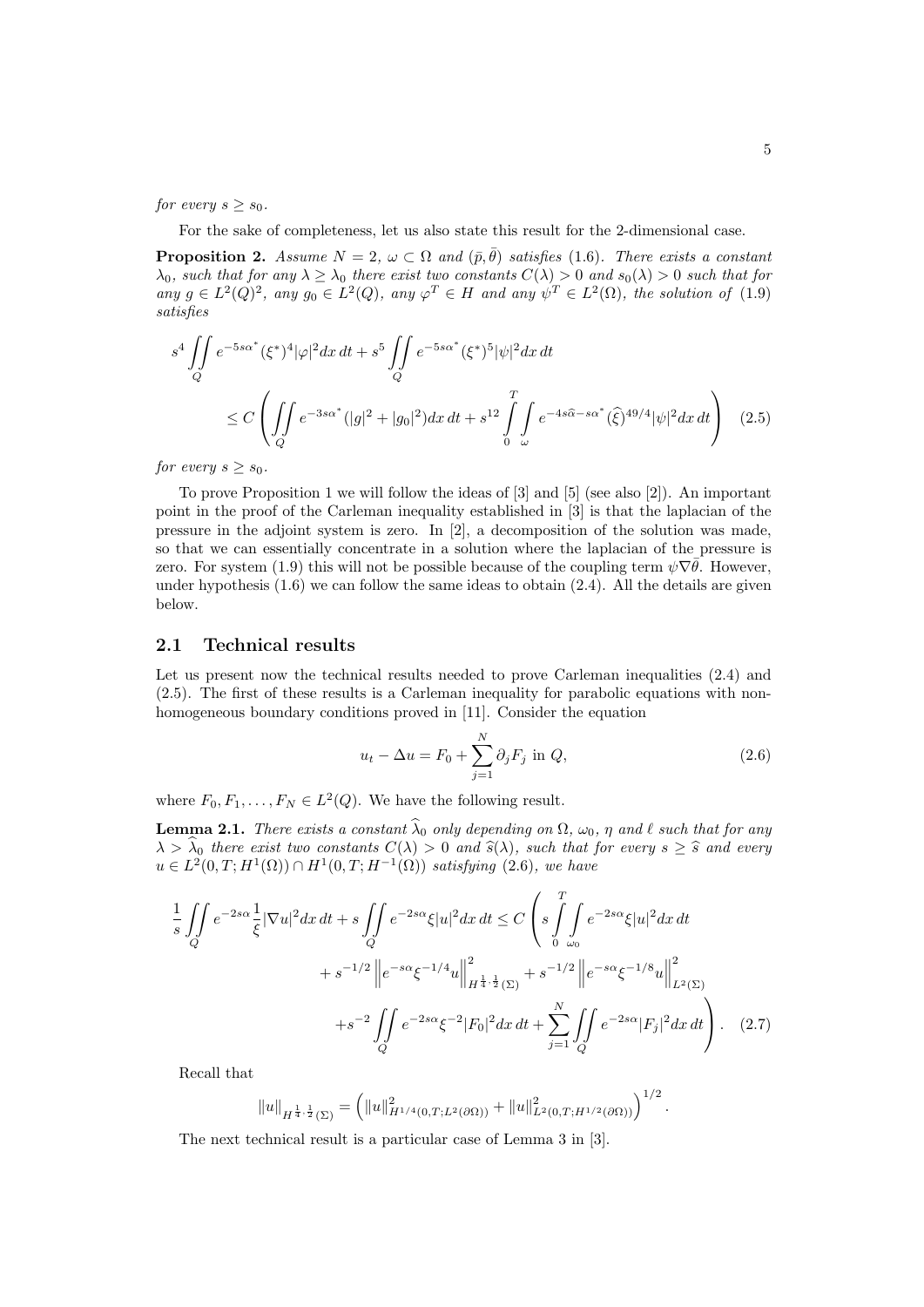**Lemma 2.2.** There exists a constant  $\widehat{\lambda}_1$  such that for any  $\lambda \geq \widehat{\lambda}_1$  there exists  $C > 0$  depending only on  $\lambda$ ,  $\Omega$ ,  $\omega_0$ ,  $\eta$  and  $\ell$  such that, for every  $T > 0$  and every  $u \in L^2(0,T;H^1(\Omega))$ ,

$$
s^3 \iint\limits_Q e^{-2s\alpha} \xi^3 |u|^2 dx dt
$$
  
 
$$
\leq C \left( s \iint\limits_Q e^{-2s\alpha} \xi |\nabla u|^2 dx dt + s^3 \int\limits_{0}^T \int\limits_{\omega_0} e^{-2s\alpha} \xi^3 |u|^2 dx dt \right), \quad (2.8)
$$

for every  $s \geq C$ .

The next lemma is an estimate concerning the Laplace operator:

**Lemma 2.3.** There exists a constant  $\widehat{\lambda}_2$  such that for any  $\lambda \geq \widehat{\lambda}_2$  there exists  $C > 0$ depending only on  $\lambda$ ,  $\Omega$ ,  $\omega_0$ ,  $\eta$  and  $\ell$  such that, for every  $u \in L^2(0,T; H_0^1(\Omega)),$ 

$$
s^{6} \iint_{Q} e^{-2s\alpha} \xi^{6} |u|^{2} dx dt + s^{4} \iint_{Q} e^{-2s\alpha} \xi^{4} |\nabla u|^{2} dx dt
$$
  

$$
\leq C \left( s^{3} \iint_{Q} e^{-2s\alpha} \xi^{3} |\Delta u|^{2} dx dt + s^{6} \int_{0}^{T} \int_{\omega_{0}} e^{-2s\alpha} \xi^{6} |u|^{2} dx dt \right), \quad (2.9)
$$

for every  $s \geq C$ .

Inequality (2.9) comes from the classical result in [6] for parabolic equations applied to the laplacian with parameter  $s/\ell^8(t)$ . Then, multiplying by  $\exp(-2se^{2\lambda\|\eta\|_{\infty}}/\ell^{8}(t))$  and integrating in  $(0,T)$  we obtain (2.9). Details can be found in [3]

or [2].

The last technical result concerns the regularity of the solutions to the Stokes system that can be found in [12] (see also [13]).

**Lemma 2.4.** For every  $T > 0$  and every  $F \in L^2(Q)^N$ , there exists a unique solution

$$
u \in L^2(0,T;H^2(\Omega)^N) \cap H^1(0,T;H)
$$

to the Stokes system

| $u_t - \Delta u + \nabla p = F$ | in $Q$ ,      |
|---------------------------------|---------------|
| $\nabla \cdot u = 0$            | in $Q$ ,      |
| $u=0$                           | on $\Sigma$ , |
| $u(0) = 0$                      | in $\Omega$ , |

for some  $p \in L^2(0,T;H^1(\Omega))$ , and there exists a constant  $C > 0$  depending only on  $\Omega$  such that

$$
||u||_{L^{2}(0,T;H^{2}(\Omega)^{N})}^{2} + ||u||_{H^{1}(0,T;L^{2}(\Omega)^{N})}^{2} \leq C||F||_{L^{2}(Q)^{N}}^{2}.
$$
\n(2.10)

Furthermore, if  $F \in L^2(0,T;H^2(\Omega)^N) \cap H^1(0,T;L^2(\Omega)^N)$ , then  $u \in L^2(0,T;H^4(\Omega)^N) \cap H^1(0,T;H^2(\Omega)^N)$  and there exists a constant  $C > 0$  depending only on  $\Omega$  such that

$$
\|u\|_{L^{2}(0,T;H^{4}(\Omega)^{N})}^{2} + \|u\|_{H^{1}(0,T;H^{2}(\Omega)^{N})}^{2} \leq C\left(\|F\|_{L^{2}(0,T;H^{2}(\Omega)^{N})}^{2} + \|F\|_{H^{1}(0,T;L^{2}(\Omega)^{N})}^{2}\right).
$$
\n(2.11)

From now on, we set  $N = 3$ ,  $i = 2$  and  $j = 1$ , i.e., we consider a control for the movement equation in (1.1) (and (1.8)) of the form  $v = (v_1, 0, 0)$ . The arguments can be easily adapted to the general case by interchanging the roles of  $i$  and  $j$ .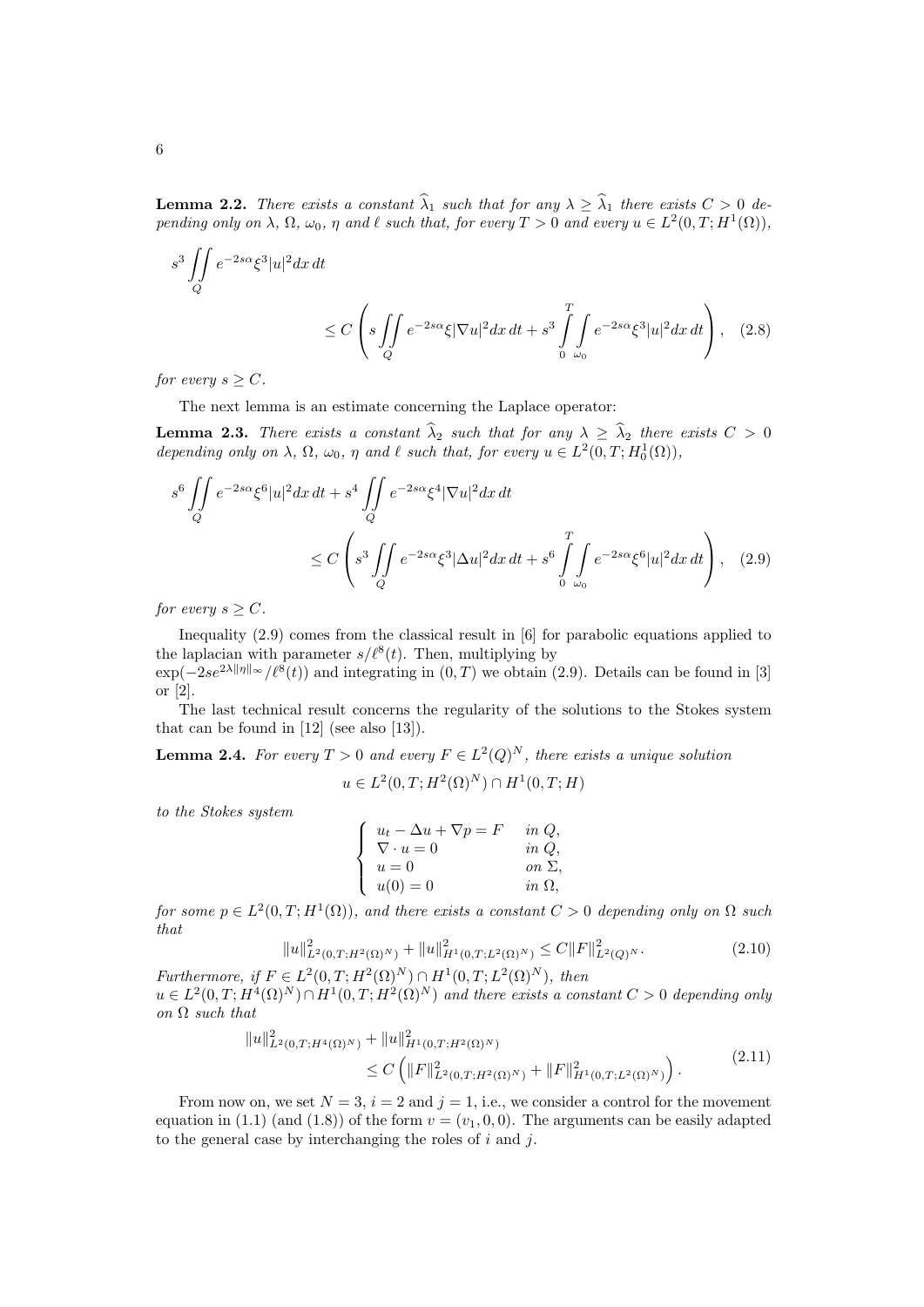#### 2.2 Proof of Proposition 1

Let us introduce  $(w, \pi_w)$ ,  $(z, \pi_z)$  and  $\widetilde{\psi}$ , the solutions of the following systems:

$$
\begin{cases}\n-w_t - \Delta w + \nabla \pi_w = \rho g & \text{in } Q, \\
\nabla \cdot w = 0 & \text{in } Q, \\
w = 0 & \text{on } \Sigma, \\
w(T) = 0 & \text{in } \Omega,\n\end{cases}
$$
\n(2.12)

$$
\begin{cases}\n-z_t - \Delta z + \nabla \pi_z = -\rho' \varphi - \widetilde{\psi} \nabla \bar{\theta} & \text{in } Q, \\
\nabla \cdot z = 0 & \text{in } Q, \\
z = 0 & \text{on } \Sigma, \\
z(T) = 0 & \text{in } \Omega,\n\end{cases}
$$
\n(2.13)

and

$$
\begin{cases}\n-\tilde{\psi}_t - \Delta \tilde{\psi} = \rho g_0 + \rho \varphi_3 - \rho' \psi & \text{in } Q, \\
\tilde{\psi} = 0 & \text{on } \Sigma, \\
\tilde{\psi}(T) = 0 & \text{in } \Omega,\n\end{cases}
$$
\n(2.14)

where  $\rho(t) = e^{-\frac{3}{2} s \alpha^*}$ . Adding (2.12) and (2.13), we see that  $(w + z, \pi_w + \pi_z, \widetilde{\psi})$  solves the same system as  $(\rho \varphi, \rho \pi, \rho \psi)$ , where  $(\varphi, \pi, \psi)$  is the solution to (1.9). By uniqueness of the Cauchy problem we have

$$
\rho \varphi = w + z, \, \rho \pi = \pi_w + \pi_z \text{ and } \rho \psi = \psi. \tag{2.15}
$$

Applying the divergence operator to (2.13) we see that  $\Delta \pi_z = -\nabla \cdot (\tilde{\psi} \nabla \bar{\theta})$ . We apply now the operator  $\nabla\Delta = (\partial_1\Delta, \partial_2\Delta, \partial_3\Delta)$  to the equations satisfied by  $z_1$  and  $z_3$ . We then have

$$
-(\nabla \Delta z_1)_t - \Delta(\nabla \Delta z_1) = \nabla \left( \partial_1 \nabla \cdot (\tilde{\psi} \nabla \bar{\theta}) - \Delta(\tilde{\psi} \partial_1 \bar{\theta}) - \rho' \Delta \varphi_1 \right) \text{ in } Q,
$$
  
 
$$
-(\nabla \Delta z_3)_t - \Delta(\nabla \Delta z_3) = \nabla \left( \partial_3 \nabla \cdot (\tilde{\psi} \nabla \bar{\theta}) - \Delta(\tilde{\psi} \partial_3 \bar{\theta}) - \rho' \Delta \varphi_3 \right) \text{ in } Q.
$$
 (2.16)

To the equations in (2.16), we apply the Carleman inequality in Lemma 2.1 with  $u =$  $\nabla \Delta z_k$  for  $k = 1, 3$  to obtain

$$
\sum_{k=1,3} \left[ \frac{1}{s} \iint_{Q} e^{-2s\alpha} \frac{1}{\xi} |\nabla \nabla \Delta z_{k}|^{2} dx dt + s \iint_{Q} e^{-2s\alpha} \xi |\nabla \Delta z_{k}|^{2} dx dt \right]
$$
  
\n
$$
\leq C \left( \sum_{k=1,3} \left[ s \int_{0}^{T} \int_{\omega_{0}} e^{-2s\alpha} \xi |\nabla \Delta z_{k}|^{2} dx dt + s^{-1/2} \left\| e^{-s\alpha^{*}} (\xi^{*})^{-1/8} \nabla \Delta z_{k} \right\|_{L^{2}(\Sigma)^{3}}^{2} + s^{-1/2} \left\| e^{-s\alpha^{*}} (\xi^{*})^{-1/4} \nabla \Delta z_{k} \right\|_{H^{\frac{1}{4},\frac{1}{2}}(\Sigma)^{3}}^{2} + \iint_{Q} e^{-2s\alpha} |\rho'|^{2} |\Delta \varphi_{k}|^{2} dx dt \right] + \iint_{Q} e^{-2s\alpha} (\sum_{k,l=1}^{3} |\partial_{kl}^{2} \tilde{\psi}|^{2} + |\nabla \tilde{\psi}|^{2} + |\tilde{\psi}|^{2}) dx dt \right), \quad (2.17)
$$

for every  $s \geq C$ , where C depends also on  $\|\bar{\theta}\|_{L^{\infty}(0,T;W^{3,\infty}(\Omega))}$ .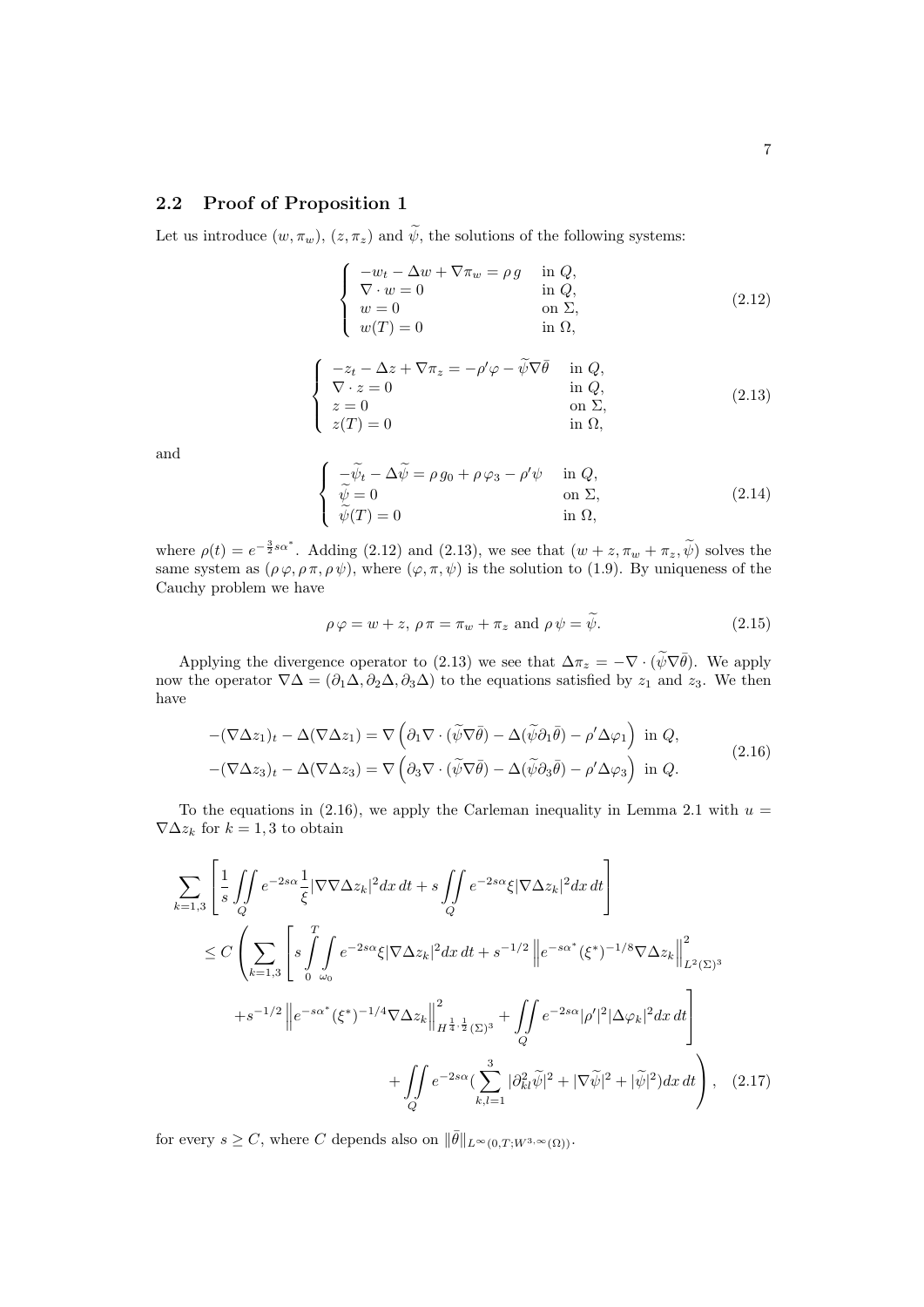Now, by Lemma 2.2 with  $u = \Delta z_k$  for  $k = 1, 3$  we have

$$
\sum_{k=1,3} s^3 \iint_{Q} e^{-2s\alpha} \xi^3 |\Delta z_k|^2 dx dt
$$
\n
$$
\leq C \sum_{k=1,3} \left( s \iint_{Q} e^{-2s\alpha} \xi |\nabla \Delta z_k|^2 dx dt + s^3 \int_{0}^{T} \int_{\omega_0} e^{-2s\alpha} \xi^3 |\Delta z_k|^2 dx dt \right), \quad (2.18)
$$

for every  $s \geq C$ , and by Lemma 2.3 with  $u = z_k$  for  $k = 1, 3$ :

$$
\sum_{k=1,3} \left[ s^4 \iint_Q e^{-2s\alpha} \xi^4 |\nabla z_k|^2 dx dt + s^6 \iint_Q e^{-2s\alpha} \xi^6 |z_k|^2 dx dt \right]
$$
  

$$
\leq C \sum_{k=1,3} \left[ s^3 \iint_Q e^{-2s\alpha} \xi^3 |\Delta z_k|^2 dx dt + s^6 \int_0^T \int_{\omega_0} e^{-2s\alpha} \xi^6 |z_k|^2 dx dt \right], \quad (2.19)
$$

for every  $s \geq C$ .

Combining (2.17), (2.18) and (2.19) and considering a nonempty open set  $\omega_1$  such that  $\omega_0 \Subset \omega_1 \Subset \omega$  we obtain after some integration by parts

$$
\sum_{k=1,3} \left[ \frac{1}{s} \iint_{Q} e^{-2s\alpha} \frac{1}{\xi} |\nabla \nabla \Delta z_{k}|^{2} dx dt + s \iint_{Q} e^{-2s\alpha} \xi |\nabla \Delta z_{k}|^{2} dx dt \right. \\
\left. + s^{3} \iint_{Q} e^{-2s\alpha} \xi^{3} |\Delta z_{k}|^{2} dx dt + s^{4} \iint_{Q} e^{-2s\alpha} \xi^{4} |\nabla z_{k}|^{2} dx dt + s^{6} \iint_{Q} e^{-2s\alpha} \xi^{6} |z_{k}|^{2} dx dt \right] \\
\leq C \left( \sum_{k=1,3} \left[ s^{7} \int_{0}^{T} \int_{\omega_{1}} e^{-2s\alpha} \xi^{7} |z_{k}|^{2} dx dt + s^{-1/2} \left\| e^{-s\alpha^{*}} (\xi^{*})^{-1/8} \nabla \Delta z_{k} \right\|_{L^{2}(\Sigma)^{3}}^{2} \right. \\
\left. + s^{-1/2} \left\| e^{-s\alpha^{*}} (\xi^{*})^{-1/4} \nabla \Delta z_{k} \right\|_{H^{\frac{1}{4},\frac{1}{2}}(\Sigma)^{3}}^{2} + \iint_{Q} e^{-2s\alpha} |\rho'|^{2} |\Delta \varphi_{k}|^{2} dx dt \right] \\
\left. + \iint_{Q} e^{-2s\alpha} (\sum_{k,l=1}^{3} |\partial_{kl}^{2} \widetilde{\psi}|^{2} + |\nabla \widetilde{\psi}|^{2} + |\widetilde{\psi}|^{2}) dx dt \right), \quad (2.20)
$$

for every  $s \geq C$ .

Notice that from the identities in (2.15), the regularity estimate (2.10) for w and  $|\rho'|^2 \leq$  $Cs^2\rho^2(\xi)^{9/4}$  we obtain for  $k=1,3$ 

$$
\iint\limits_{Q} e^{-2s\alpha} |\rho'|^2 |\Delta \varphi_k|^2 dx dt = \iint\limits_{Q} e^{-2s\alpha} |\rho'|^2 \rho^{-2} |\Delta(\rho \varphi_k)|^2 dx dt
$$
  

$$
\leq Cs^2 \iint\limits_{Q} e^{-2s\alpha} \xi^{9/4} |\Delta z_k|^2 dx dt + Cs^2 \iint\limits_{Q} e^{-2s\alpha} \xi^{9/4} |\Delta w|^2 dx dt
$$
  

$$
\leq Cs^2 \iint\limits_{Q} e^{-2s\alpha} \xi^3 |\Delta z_k|^2 dx dt + C ||\rho g||^2_{L^2(Q)^3},
$$

8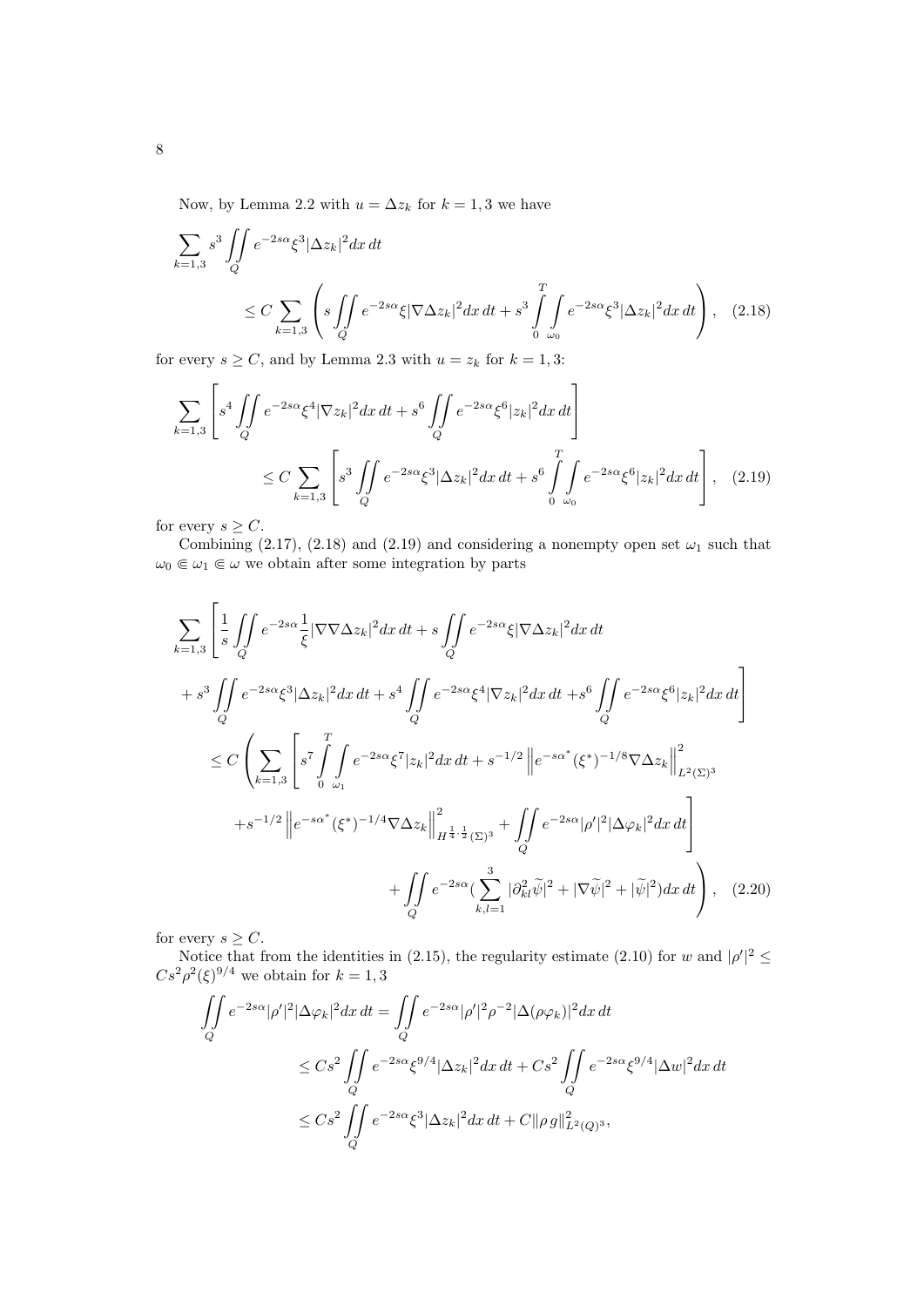where we have also used the fact that  $s^2 e^{-2s\alpha} \xi^{9/4}$  is bounded and  $1 \leq C \xi^{3/4}$  in Q.

Now, from  $z|_{\Sigma} = 0$  and the divergence free condition we readily have (notice that  $\alpha^*$  and  $\xi^*$  do not depend on x)

$$
s^4 \iint\limits_{Q} e^{-2s\alpha^*} (\xi^*)^4 |z_2|^2 dx dt \leq Cs^4 \iint\limits_{Q} e^{-2s\alpha^*} (\xi^*)^4 |\partial_2 z_2|^2 dx dt
$$
  

$$
\leq Cs^4 \iint\limits_{Q} e^{-2s\alpha} \xi^4 (|\nabla z_1|^2 + |\nabla z_3|^2) dx dt.
$$

Using these two last estimates in (2.20), we get

$$
I(s, z) := \sum_{k=1,3} \left[ \frac{1}{s} \iint_{Q} e^{-2s\alpha} \frac{1}{\xi} |\nabla \nabla \Delta z_{k}|^{2} dx dt + s \iint_{Q} e^{-2s\alpha} \xi |\nabla \Delta z_{k}|^{2} dx dt + s^{3} \iint_{Q} e^{-2s\alpha} \xi^{3} |\Delta z_{k}|^{2} dx dt + s^{4} \iint_{Q} e^{-2s\alpha} \xi^{4} |\nabla z_{k}|^{2} dx dt + s^{6} \iint_{Q} e^{-2s\alpha} \xi^{6} |z_{k}|^{2} dx dt + s^{6} \iint_{Q} e^{-2s\alpha} \xi^{6} |z_{k}|^{2} dx dt + s^{4} \iint_{Q} e^{-2s\alpha^{*}} (\xi^{*})^{4} |z_{2}|^{2} dx dt
$$
  

$$
\leq C \left( \sum_{k=1,3} \left[ s^{7} \int_{0}^{T} \int_{\omega_{1}} e^{-2s\alpha} \xi^{7} |z_{k}|^{2} dx dt + s^{-1/2} \left\| e^{-s\alpha^{*}} (\xi^{*})^{-1/8} \nabla \Delta z_{k} \right\|_{L^{2}(\Sigma)^{3}}^{2} + s^{-1/2} \left\| e^{-s\alpha^{*}} (\xi^{*})^{-1/4} \nabla \Delta z_{k} \right\|_{H^{\frac{1}{4}, \frac{1}{2}}(\Sigma)^{3}}^{2} \right] + ||\rho g||^{2}_{L^{2}(Q)^{3}} + \iint_{Q} e^{-2s\alpha} (\sum_{k,l=1}^{3} |\partial_{kl}^{2} \tilde{\psi}|^{2} + |\nabla \tilde{\psi}|^{2} + |\tilde{\psi}|^{2}) dx dt \right), \quad (2.21)
$$

for every  $s \geq C$ .

For equation (2.14), we use the classical Carleman inequality for the heat equation (see for example [6]): there exists  $\hat{\lambda}_3 > 0$  such that for any  $\lambda > \hat{\lambda}_3$  there exists  $C(\lambda, \Omega, \omega_1, \|\bar{\theta}\|_{L^{\infty}(0,T;W^{3,\infty}(\Omega))}) > 0$  such that

$$
J(s,\widetilde{\psi}) := s \iint_{Q} e^{-2s\alpha} \xi(|\widetilde{\psi}_{t}|^{2} + \sum_{k,l=1}^{3} |\partial_{kl}^{2} \widetilde{\psi}|^{2}) dx dt + s^{3} \iint_{Q} e^{-2s\alpha} \xi^{3} |\nabla \widetilde{\psi}|^{2} dx dt
$$
  
+  $s^{5} \iint_{Q} e^{-2s\alpha} \xi^{5} |\widetilde{\psi}|^{2} dx dt \le C \left( s^{2} \iint_{Q} e^{-2s\alpha} \xi^{2} \rho^{2} (|g_{0}|^{2} + |\varphi_{3}|^{2}) dx dt$   
+  $s^{2} \iint_{Q} e^{-2s\alpha} \xi^{2} |\rho'|^{2} |\rho|^{-2} |\widetilde{\psi}|^{2} dx dt + s^{5} \iint_{Q} e^{-2s\alpha} \xi^{5} |\widetilde{\psi}|^{2} dx dt \right),$  (2.22)

for every  $s \geq C$ .

We choose  $\lambda_0$  in Proposition 1 (and Proposition 2) to be  $\lambda_0 := \max{\{\hat{\lambda}_0, \hat{\lambda}_1, \hat{\lambda}_2, \hat{\lambda}_3\}}$  and we fix  $\lambda \geq \lambda_0$ .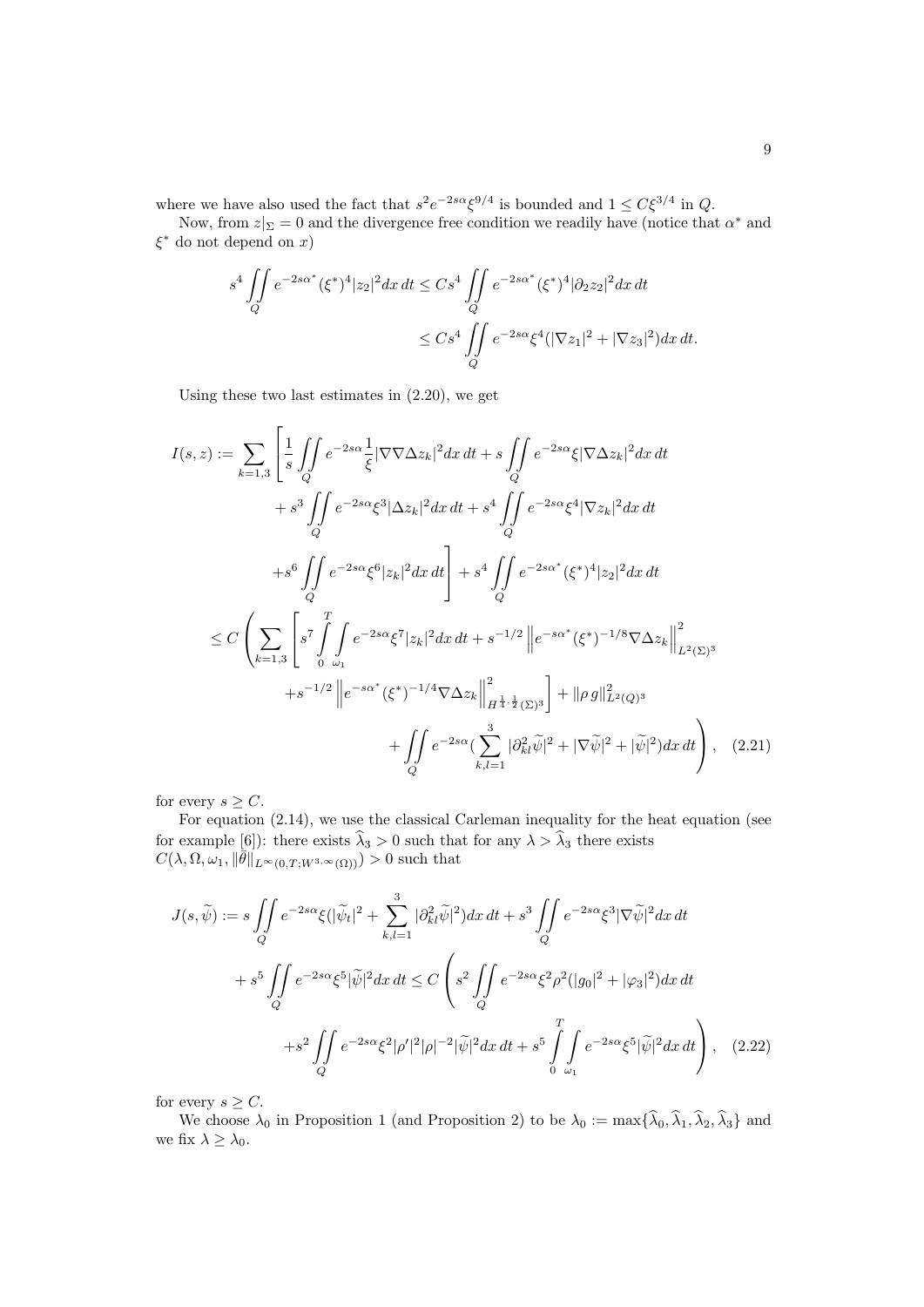Combining inequalities (2.21) and (2.22), and taking into account that  $s^2e^{-2s\alpha}\xi^2\rho^2$  is bounded, the identities in (2.15), estimate (2.10) for w and  $|\rho'| \leq Cs({\xi^*})^{9/8} \rho$  we have

$$
I(s,z) + J(s,\tilde{\psi}) \le C \left( \|\rho g\|_{L^2(Q)^3}^2 + \|\rho g_0\|_{L^2(Q)}^2 + s^5 \int_0^T \int_{\omega_1} e^{-2s\alpha} \xi^5 |\tilde{\psi}|^2 dx dt + \sum_{k=1,3} \left[ s^{-1/2} \left\| e^{-s\alpha^*} (\xi^*)^{-1/8} \nabla \Delta z_k \right\|_{L^2(\Sigma)^3}^2 + s^{-1/2} \left\| e^{-s\alpha^*} (\xi^*)^{-1/4} \nabla \Delta z_k \right\|_{H^{\frac{1}{4},\frac{1}{2}}(\Sigma)^3}^2 + s^7 \int_0^T \int_{\omega_1} e^{-2s\alpha} \xi^7 |z_k|^2 dx dt \right] \right), \quad (2.23)
$$

for every  $s \geq C$ .

It remains to treat the boundary terms of this inequality and to eliminate the local term in  $z_3$ .

Estimate of the boundary terms. First, we treat the first boundary term in (2.23). Notice that, since  $\alpha^*$  and  $\xi^*$  do not depend on x, we can readily get by integration by parts, for  $k = 1, 3$ ,

$$
\|e^{-s\alpha^*}\nabla\Delta z_k\|_{L^2(\Sigma)^3}^2
$$
  
\n
$$
\leq C\|s^{1/2}e^{-s\alpha^*}(\xi^*)^{1/2}\nabla\Delta z_k\|_{L^2(Q)^3}\|s^{-1/2}e^{-s\alpha^*}(\xi^*)^{-1/2}\nabla\nabla\Delta z_k\|_{L^2(Q)^3}
$$
  
\n
$$
\leq C\left(s\iint\limits_{Q}e^{-2s\alpha^*}\xi^*|\nabla\Delta z_k|^2dx\,dt + \frac{1}{s}\iint\limits_{Q}e^{-2s\alpha^*}\frac{1}{\xi^*}|\nabla\nabla\Delta z_k|^2dx\,dt\right),
$$

so  $||e^{-s\alpha^*}\nabla\Delta z_k||^2_{L^2(\Sigma)^3}$  is bounded by  $I(s, z)$ . On the other hand, we can bound the first boundary term as follows:

$$
s^{-1/2} \left\| e^{-s\alpha^*} (\xi^*)^{-1/8} \nabla \Delta z_k \right\|_{L^2(\Sigma)^3}^2 \leq C s^{-1/2} \left\| e^{-s\alpha^*} \nabla \Delta z_k \right\|_{L^2(\Sigma)^3}^2.
$$

Therefore, the first boundary terms can be absorbed by taking s large enough.

Now we treat the second boundary term in the right-hand side of (2.23). We will use regularity estimates to prove that  $z_1$  and  $z_3$  multiplied by a certain weight function are regular enough. First, let us observe that from (2.15) and the regularity estimate (2.10) for w we readily have

$$
||s^{2}e^{-s\alpha^{*}}(\xi^{*})^{2}\rho\,\varphi||_{L^{2}(Q)^{3}}^{2} \leq C\left(I(s,z)+||\rho\,g||_{L^{2}(Q)^{3}}^{2}\right). \tag{2.24}
$$

We define now

$$
\tilde{z} := se^{-s\alpha^*} (\xi^*)^{7/8} z, \tilde{\pi}_z := se^{-s\alpha^*} (\xi^*)^{7/8} \pi_z.
$$

From (2.13) we see that  $(\tilde{z}, \tilde{\pi}_z)$  is the solution of the Stokes system:

$$
\begin{cases}\n-\tilde{z}_t - \Delta \tilde{z} + \nabla \tilde{\pi}_z = R_1 & \text{in } Q, \\
\nabla \cdot \tilde{z} = 0 & \text{in } Q, \\
\tilde{z} = 0 & \text{on } \Sigma, \\
\tilde{z}(T) = 0 & \text{in } \Omega,\n\end{cases}
$$
\n(2.25)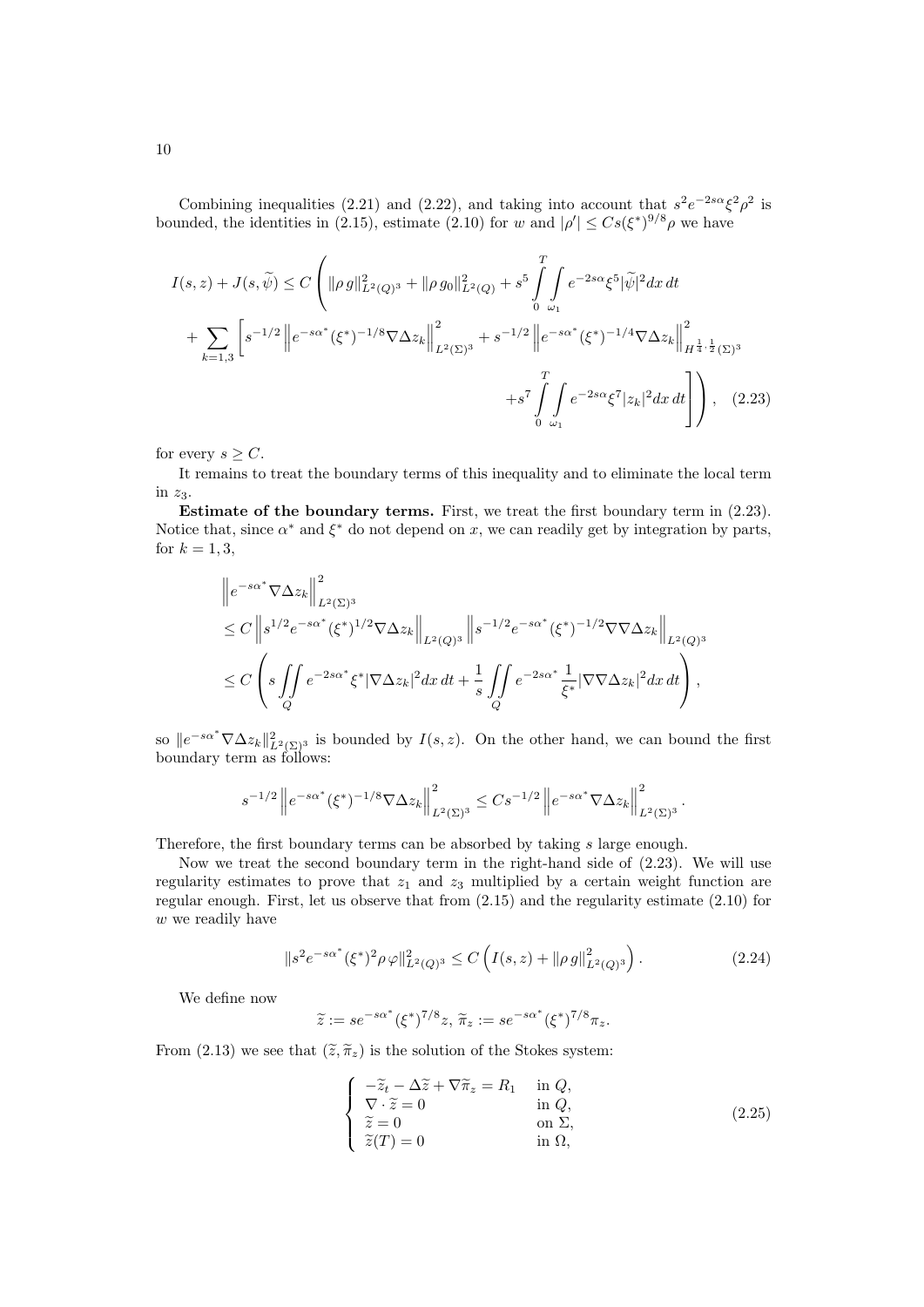where  $R_1 := -se^{-s\alpha^*}(\xi^*)^{7/8} \rho' \varphi - se^{-s\alpha^*}(\xi^*)^{7/8} \widetilde{\psi} \nabla \overline{\theta} - (se^{-s\alpha^*}(\xi^*)^{7/8})_{t} z$ . Taking into account that  $|\alpha_t^*| \le C(\xi^*)^{9/8}, |\rho'| \le Cs(\xi^*)^{9/8} \rho$ , (1.6) and (2.24) we have

$$
||R_1||_{L^2(Q)^3}^2 \leq C \left( I(s, z) + J(s, \widetilde{\psi}) + ||\rho g||_{L^2(Q)^3}^2 \right),
$$

and therefore, by the regularity estimate (2.10) applied to (2.25), we obtain

$$
\|\tilde{z}\|_{L^2(0,T;H^2(\Omega)^3)\cap H^1(0,T;L^2(\Omega)^3)}^2 \le C\left(I(s,z)+J(s,\widetilde{\psi})+\|\rho g\|_{L^2(Q)^3}^2\right). \tag{2.26}
$$

Next, let

$$
\hat{z} := e^{-s\alpha^*} (\xi^*)^{-1/4} z, \, \hat{\pi}_z := e^{-s\alpha^*} (\xi^*)^{-1/4} \pi_z.
$$

From (2.13),  $(\hat{z}, \hat{\pi}_z)$  is the solution of the Stokes system:

$$
\begin{cases}\n-\hat{z}_t - \Delta \hat{z} + \nabla \hat{\pi}_z = R_2 & \text{in } Q, \\
\nabla \cdot \hat{z} = 0 & \text{in } Q, \\
\hat{z} = 0 & \text{on } \Sigma, \\
\hat{z}(T) = 0 & \text{in } \Omega,\n\end{cases}
$$
\n(2.27)

where  $R_2 := -e^{-s\alpha^*} (\xi^*)^{-1/4} \rho' \varphi - e^{-s\alpha^*} (\xi^*)^{-1/4} \widetilde{\psi} \nabla \overline{\theta} - (e^{-s\alpha^*} (\xi^*)^{-1/4})_{t,z}$ . By the same arguments as before, and thanks to (2.26), we can easily prove that  $R_2 \in L^2(0,T;H^2(\Omega)^3) \cap$  $H^1(0,T;L^2(\Omega)^3)$  (for the first term in  $R_2$ , we use again (2.15) and (2.26)) and furthermore

$$
||R_2||_{L^2(0,T;H^2(\Omega)^3)\cap H^1(0,T;L^2(\Omega)^3)}^2 \leq C \left( I(s,z) + J(s,\widetilde{\psi}) + ||\rho g||_{L^2(Q)^3}^2 \right).
$$

By the regularity estimate  $(2.11)$  applied to  $(2.27)$ , we have

$$
\|\widehat{z}\|_{L^2(0,T;H^4(\Omega)^3)\cap H^1(0,T;H^2(\Omega)^3)}^2 \leq C\left(I(s,z)+J(s,\widetilde{\psi})+\|\rho\,g\|_{L^2(Q)^3}^2\right).
$$

In particular,  $e^{-s\alpha^*}(\xi^*)^{-1/4}\nabla\Delta z_k \in L^2(0,T;H^1(\Omega)^3) \cap H^1(0,T;H^{-1}(\Omega)^3)$  for  $k=1,3$  and

$$
\sum_{k=1,3} \|e^{-s\alpha^*}(\xi^*)^{-1/4}\nabla\Delta z_k\|_{L^2(0,T;H^1(\Omega)^3)}^2 + \|e^{-s\alpha^*}(\xi^*)^{-1/4}\nabla\Delta z_k\|_{H^1(0,T;H^{-1}(\Omega)^3)}^2
$$
  

$$
\leq C\left(I(s,z) + J(s,\widetilde{\psi}) + \|\rho g\|_{L^2(Q)^3}^2\right). \tag{2.28}
$$

To end this part, we use a trace inequality to estimate the second boundary term in the right-hand side of (2.23):

$$
\sum_{k=1,3} s^{-1/2} \left\| e^{-s\alpha^*} (\xi^*)^{-1/4} \nabla \Delta z_k \right\|_{H^{\frac{1}{4},\frac{1}{2}}(\Sigma)^3}^2
$$
\n
$$
\leq C \, s^{-1/2} \sum_{k=1,3} \left[ \left\| e^{-s\alpha^*} (\xi^*)^{-1/4} \nabla \Delta z_k \right\|_{L^2(0,T;H^1(\Omega)^3)}^2 + \left\| e^{-s\alpha^*} (\xi^*)^{-1/4} \nabla \Delta z_k \right\|_{H^1(0,T;H^{-1}(\Omega)^3)}^2 \right],
$$

By taking s large enough in (2.23), the boundary terms

 $s^{-1/2}$ || $e^{-s\alpha} \xi^{-1/4} \nabla \Delta z_k$ ||<sup>2</sup>  $\frac{2}{H^{\frac{1}{4},\frac{1}{2}}(\Sigma)^3}$  can be absorbed by the terms in the left-hand side of (2.28).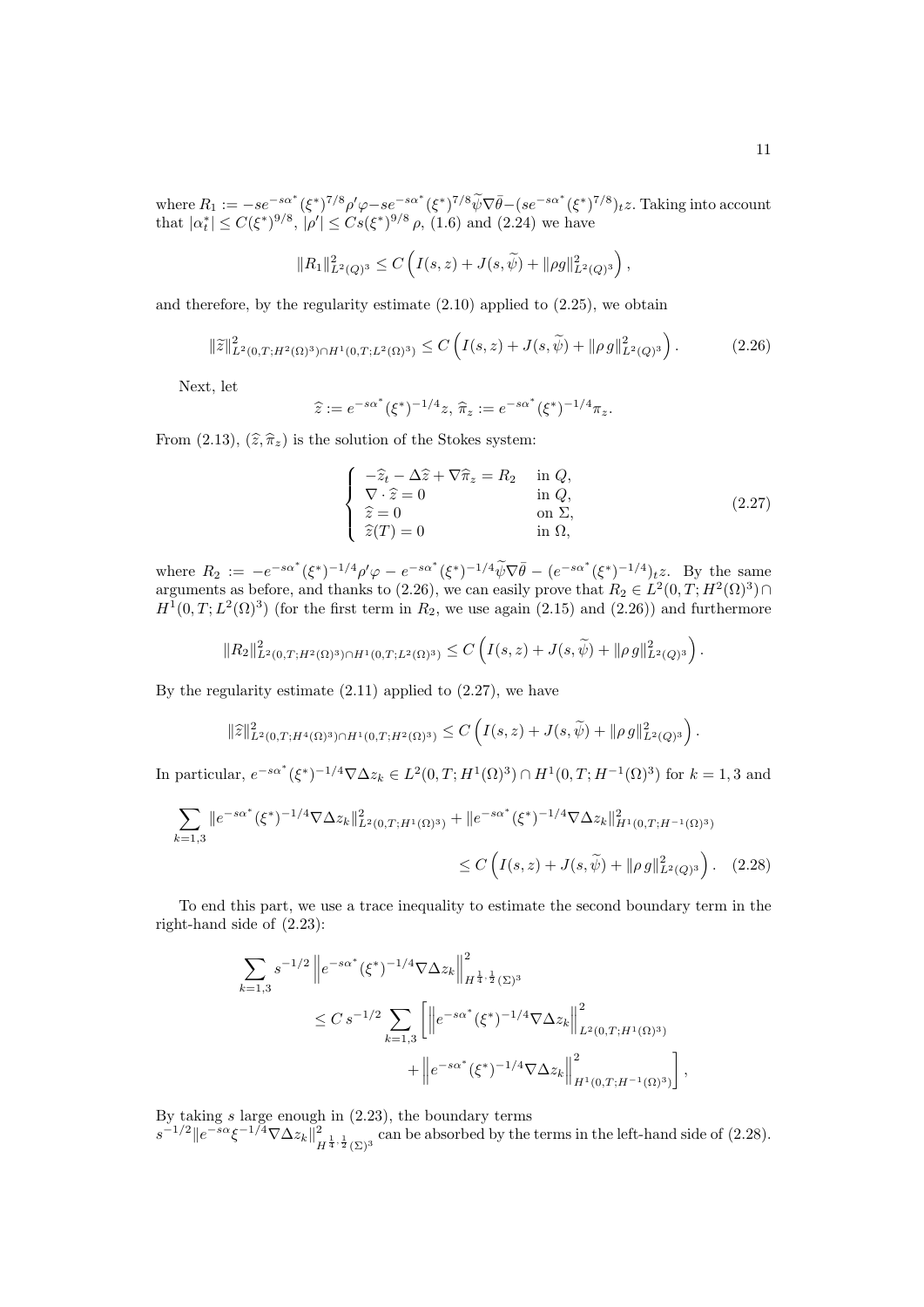Thus, using  $(2.15)$  and  $(2.10)$  for w in the right-hand side of  $(2.23)$ , we have for the moment

$$
I(s, z) + J(s, \widetilde{\psi}) \le C \left( \|\rho g\|_{L^2(Q)^3}^2 + \|\rho g_0\|_{L^2(Q)}^2 + s^5 \int_0^T \int_{\omega_1} e^{-2s\alpha} \xi^5 |\widetilde{\psi}|^2 dx dt + s^7 \int_0^T \int_{\omega_1} e^{-2s\alpha} \xi^7 \rho^2 |\varphi_1|^2 dx dt + s^7 \int_0^T \int_{\omega_1} e^{-2s\alpha} \xi^7 \rho^2 |\varphi_3|^2 dx dt \right),
$$

for every  $s \geq C$ . Furthermore, notice that using again (2.15), (2.10) for w and (2.26) we obtain from the previous inequality

$$
s^{2} \iint_{Q} e^{-2s\alpha^{*}} (\xi^{*})^{7/4} \rho^{2} |\varphi_{3,t}|^{2} dx dt + \widetilde{I}(s, \rho \varphi) + J(s, \widetilde{\psi})
$$
  

$$
\leq C \left( ||\rho g||^{2}_{L^{2}(Q)^{3}} + ||\rho g_{0}||^{2}_{L^{2}(Q)^{3}} + s^{5} \int_{0}^{T} \int_{\omega_{1}} e^{-2s\alpha} \xi^{5} |\widetilde{\psi}|^{2} dx dt + s^{7} \int_{0}^{T} \int_{\omega_{1}} e^{-2s\alpha} \xi^{7} \rho^{2} |\varphi_{1}|^{2} dx dt + s^{7} \int_{0}^{T} \int_{\omega_{1}} e^{-2s\alpha} \xi^{7} \rho^{2} |\varphi_{3}|^{2} dx dt \right), \quad (2.29)
$$

for every  $s \geq C$ , where

$$
\widetilde{I}(s,\rho\,\varphi) := \sum_{k=1,3} \left[ s^3 \iint_Q e^{-2s\alpha} \xi^3 \rho^2 |\Delta\varphi_k|^2 dx \, dt + s^4 \iint_Q e^{-2s\alpha} \xi^4 \rho^2 |\nabla\varphi_k|^2 dx \, dt + s^6 \iint_Q e^{-2s\alpha} \xi^6 \rho^2 |\varphi_k|^2 dx \, dt \right] + s^4 \iint_Q e^{-2s\alpha^*} (\xi^*)^4 \rho^2 |\varphi_2|^2 dx \, dt.
$$

**Estimate of**  $\varphi_3$ . We deal in this part with the last term in the right-hand side of (2.29). We introduce a function  $\zeta_1 \in C_0^2(\omega)$  such that  $\zeta_1 \ge 0$  and  $\zeta_1 = 1$  in  $\omega_1$ , and using equation  $(2.14)$  we have

$$
C s^7 \int_0^T \int e^{-2s\alpha} \xi^7 \rho^2 |\varphi_3|^2 dx dt \leq C s^7 \int_0^T \int_{\omega} \zeta_1 e^{-2s\alpha} \xi^7 \rho^2 |\varphi_3|^2 dx dt
$$
  
=  $C s^7 \int_0^T \int_{\omega} \zeta_1 e^{-2s\alpha} \xi^7 \rho \varphi_3 (-\tilde{\psi}_t - \Delta \tilde{\psi} - \rho g_0 + \rho' \psi) dx dt$ ,

and we integrate by parts in this last term, in order to estimate it by local integrals of  $\widetilde{\psi}$ ,  $g_0$  and  $\epsilon I(s, \rho \varphi)$ . This approach was already introduced in [5].

We first integrate by parts in time taking into account that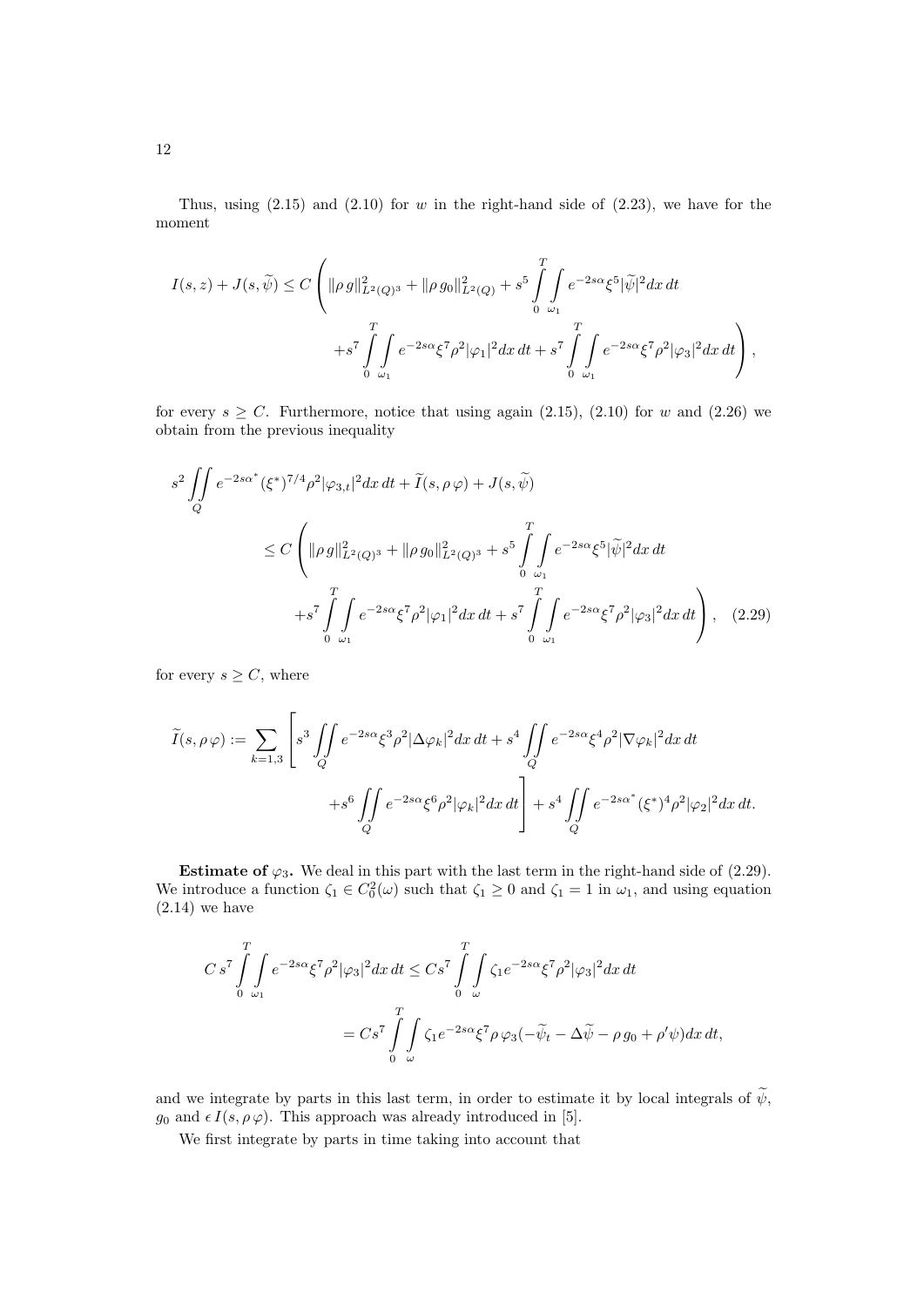$$
e^{-2s\alpha(0)}\xi^{7}(0) = e^{-2s\alpha(T)}\xi^{7}(T) = 0:
$$
  
\n
$$
-Cs^{7} \int_{0}^{T} \int_{\omega} \zeta_{1}e^{-2s\alpha}\xi^{7}\rho\varphi_{3}\widetilde{\psi}_{t}dx dt
$$
  
\n
$$
= Cs^{7} \int_{0}^{T} \int_{\omega} \zeta_{1}e^{-2s\alpha}\xi^{7}\rho\varphi_{3,t}\widetilde{\psi}dx dt + Cs^{7} \int_{0}^{T} \int_{\omega} \zeta_{1}(e^{-2s\alpha}\xi^{7}\rho)_{t}\varphi_{3}\widetilde{\psi}dx dt
$$
  
\n
$$
\leq \epsilon \left(s^{2} \int_{0}^{T} \int_{\omega} e^{-2s\alpha^{*}}(\xi^{*})^{7/4}\rho^{2}|\varphi_{3,t}|^{2}dx dt + \widetilde{I}(s,\rho\varphi)\right)
$$
  
\n
$$
+ C(\lambda, \epsilon) \left(s^{12} \int_{0}^{T} \int_{\omega} e^{-4s\alpha+2s\alpha^{*}}\xi^{49/4}|\widetilde{\psi}|^{2}dx dt + s^{10} \int_{0}^{T} \int_{\omega} e^{-2s\alpha}\xi^{41/4}|\widetilde{\psi}|^{2}dx dt\right),
$$

where we have used that

$$
|(e^{-2s\alpha}\xi^7\rho)_t| \leq Cse^{-2s\alpha}\xi^{65/8}\rho
$$

and Young's inequality. Now we integrate by parts in space:

$$
-Cs^{7} \int_{0}^{T} \int_{\omega} \zeta_{1} e^{-2s\alpha} \xi^{7} \rho \varphi_{3} \Delta \widetilde{\psi} dx dt = -Cs^{7} \int_{0}^{T} \int_{\omega} \zeta_{1} e^{-2s\alpha} \xi^{7} \rho \Delta \varphi_{3} \widetilde{\psi} dx dt
$$
  

$$
-2Cs^{7} \int_{0}^{T} \int_{\omega} \nabla (\zeta_{1} e^{-2s\alpha} \xi^{7}) \cdot \rho \nabla \varphi_{3} \widetilde{\psi} dx dt - Cs^{7} \int_{0}^{T} \int_{\omega} \Delta (\zeta_{1} e^{-2s\alpha} \xi^{7}) \rho \varphi_{3} \widetilde{\psi} dx dt
$$
  

$$
\leq \epsilon \widetilde{I}(s, \rho \varphi) + C(\epsilon) s^{12} \int_{0}^{T} \int_{\omega} e^{-2s\alpha} \xi^{12} |\widetilde{\psi}|^{2} dx dt,
$$

where we have used that

$$
\nabla(\zeta_1 e^{-2s\alpha} \xi^7) \le Cse^{-2s\alpha} \xi^8 \text{ and } \Delta(\zeta_1 e^{-2s\alpha} \xi^7) \le Cs^2 e^{-2s\alpha} \xi^9,
$$

and Young's inequality.

Finally,

$$
Cs^7 \int_{0}^{T} \int_{\omega} \zeta_1 e^{-2s\alpha} \xi^7 \rho \varphi_3(-\rho g_0 + \rho' \psi) dx dt
$$
  
\n
$$
\leq Cs^7 \int_{0}^{T} \int_{\omega} \zeta_1 e^{-2s\alpha} \xi^7 \rho |\varphi_3| (\rho |g_0| + Cs\xi^{9/8} |\tilde{\psi}|) dx dt
$$
  
\n
$$
\leq \epsilon \widetilde{I}(s, \rho \varphi) + C(\epsilon) \left( s^8 \int_{0}^{T} \int_{\omega} e^{-2s\alpha} \xi^8 \rho^2 |g_0|^2 dx dt + s^{10} \int_{0}^{T} \int_{\omega} e^{-2s\alpha} \xi^{41/4} |\tilde{\psi}|^2 dx dt \right).
$$

Setting  $\epsilon = 1/2$  and noticing that

$$
e^{-2s\alpha} \le e^{-4s\alpha + 2s\alpha^*} \text{ in } Q,
$$

(see (2.3)) we obtain (2.4) from (2.29). This completes the proof of Proposition 1.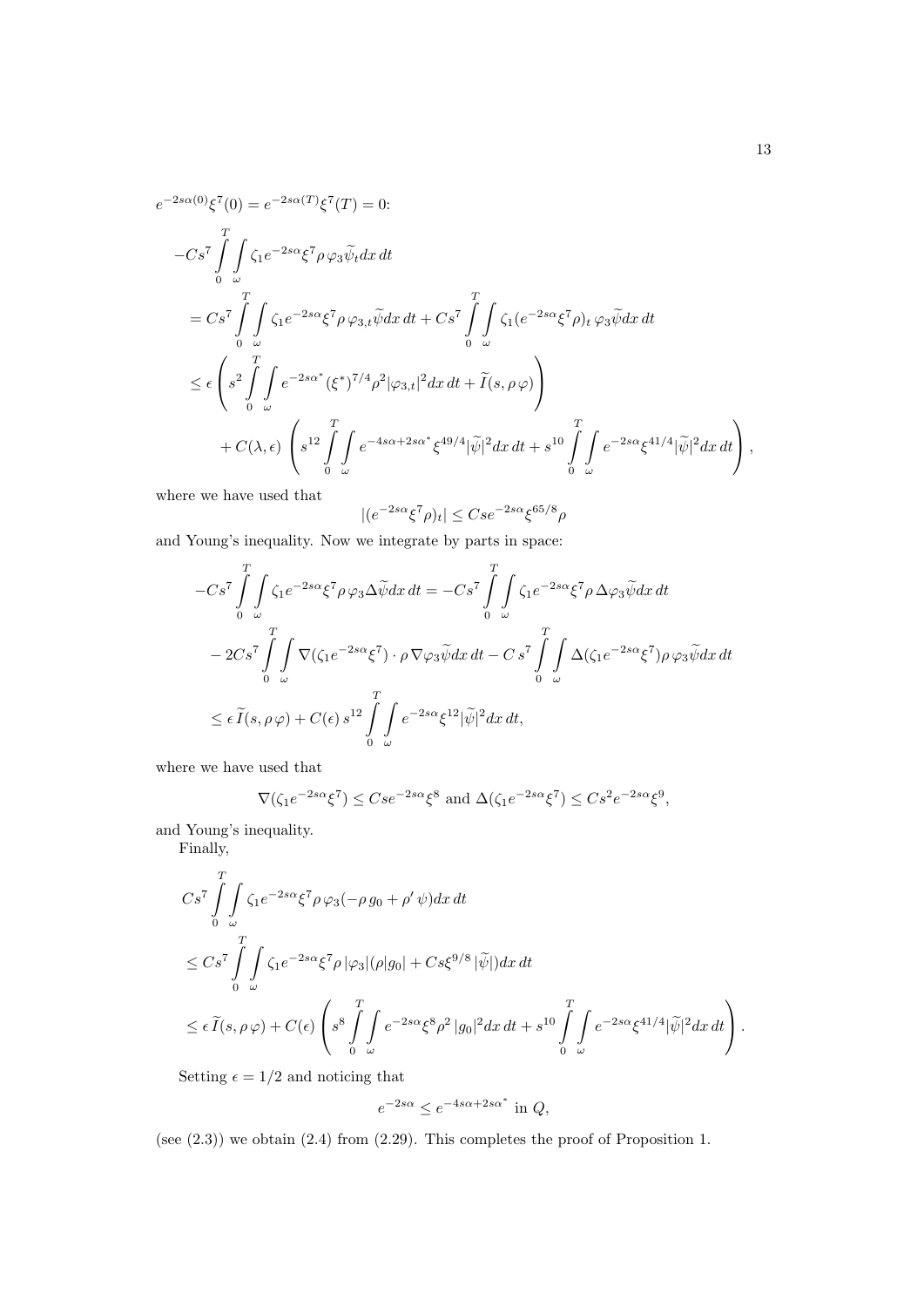# 3 Null controllability of the linear system

Here we are concerned with the null controllability of the system

$$
\begin{cases}\nLy + \nabla p = f + (v_1, 0, 0) \mathbb{1}_{\omega} + \theta e_3 & \text{in } Q, \\
L\theta + y \cdot \nabla \bar{\theta} = f_0 + v_0 \mathbb{1}_{\omega} & \text{in } Q, \\
\nabla \cdot y = 0 & \text{in } Q, \\
y = 0, \ \theta = 0 & \text{on } \Sigma, \\
y(0) = y^0, \ \theta(0) = \theta^0 & \text{in } \Omega,\n\end{cases}
$$
\n(3.1)

where  $y^0 \in V$ ,  $\theta^0 \in H_0^1(\Omega)$ , f and  $f_0$  are in appropriate weighted spaces, the controls  $v_0$  and  $v_1$  are in  $L^2(\omega \times (0,T))$  and

$$
Lq = q_t - \Delta q.
$$

Before dealing with the null controllability of (3.1), we will deduce a Carleman inequality with weights not vanishing at  $t = 0$ . To this end, let us introduce the following weight functions:

$$
\beta(x,t) = \frac{e^{2\lambda \|\eta\|_{\infty}} - e^{\lambda \eta(x)}}{\tilde{\ell}^8(t)}, \ \gamma(x,t) = \frac{e^{\lambda \eta(x)}}{\tilde{\ell}^8(t)},
$$

$$
\beta^*(t) = \max_{x \in \overline{\Omega}} \beta(x,t), \ \gamma^*(t) = \min_{x \in \overline{\Omega}} \gamma(x,t),
$$

$$
\widehat{\beta}(t) = \min_{x \in \overline{\Omega}} \beta(x,t), \ \widehat{\gamma}(t) = \max_{x \in \overline{\Omega}} \gamma(x,t),
$$
\n(3.2)

where

$$
\tilde{\ell}(t) = \begin{cases} \|\ell\|_{\infty} & 0 \le t \le T/2, \\ \ell(t) & T/2 < t \le T. \end{cases}
$$

**Lemma 3.1.** Assume  $N = 3$ . Let s and  $\lambda$  be like in Proposition 1 and  $(\bar{p}, \bar{\theta})$  satisfy (1.5)-(1.6). Then, there exists a constant  $C > 0$  (depending on s,  $\lambda$  and  $\bar{\theta}$ ) such that every solution  $(\varphi, \pi, \psi)$  of  $(1.9)$  satisfies:

$$
\iint_{Q} e^{-5s\beta^*} (\gamma^*)^4 |\varphi|^2 dx \, dt + \iint_{Q} e^{-5s\beta^*} (\gamma^*)^5 |\psi|^2 dx \, dt + ||\varphi(0)||_{L^2(\Omega)^3}^2 + ||\psi(0)||_{L^2(\Omega)}^2
$$
\n
$$
\leq C \left( \iint_{Q} e^{-3s\beta^*} (|g|^2 + |g_0|^2) dx \, dt + \int_{0}^{T} \int_{\omega} e^{-2s\widehat{\beta} - 3s\beta^*} \widehat{\gamma}^7 |\varphi_1|^2 dx \, dt + \int_{0}^{T} \int_{\omega} e^{-4s\widehat{\beta} - s\beta^*} \widehat{\gamma}^{49/4} |\psi|^2 dx \, dt \right). \tag{3.3}
$$

Let us also state this result for  $N = 2$ .

**Lemma 3.2.** Assume  $N = 2$ . Let s and  $\lambda$  be like in Proposition 2 and  $(\bar{p}, \bar{\theta})$  satisfy (1.5)-(1.6). Then, there exists a constant  $C > 0$  (depending on s,  $\lambda$  and  $\bar{\theta}$ ) such that every solution  $(\varphi, \pi, \psi)$  of (1.9) satisfies:

$$
\iint_{Q} e^{-5s\beta^{*}} (\gamma^{*})^{4} |\varphi|^{2} dx dt + \iint_{Q} e^{-5s\beta^{*}} (\gamma^{*})^{5} |\psi|^{2} dx dt + ||\varphi(0)||_{L^{2}(\Omega)^{2}}^{2} + ||\psi(0)||_{L^{2}(\Omega)}^{2}
$$
  

$$
\leq C \left( \iint_{Q} e^{-3s\beta^{*}} (|g|^{2} + |g_{0}|^{2}) dx dt + \int_{0}^{T} \int_{\omega} e^{-4s\widehat{\beta} - s\beta^{*}} \widehat{\gamma}^{49/4} |\psi|^{2} dx dt \right). \quad (3.4)
$$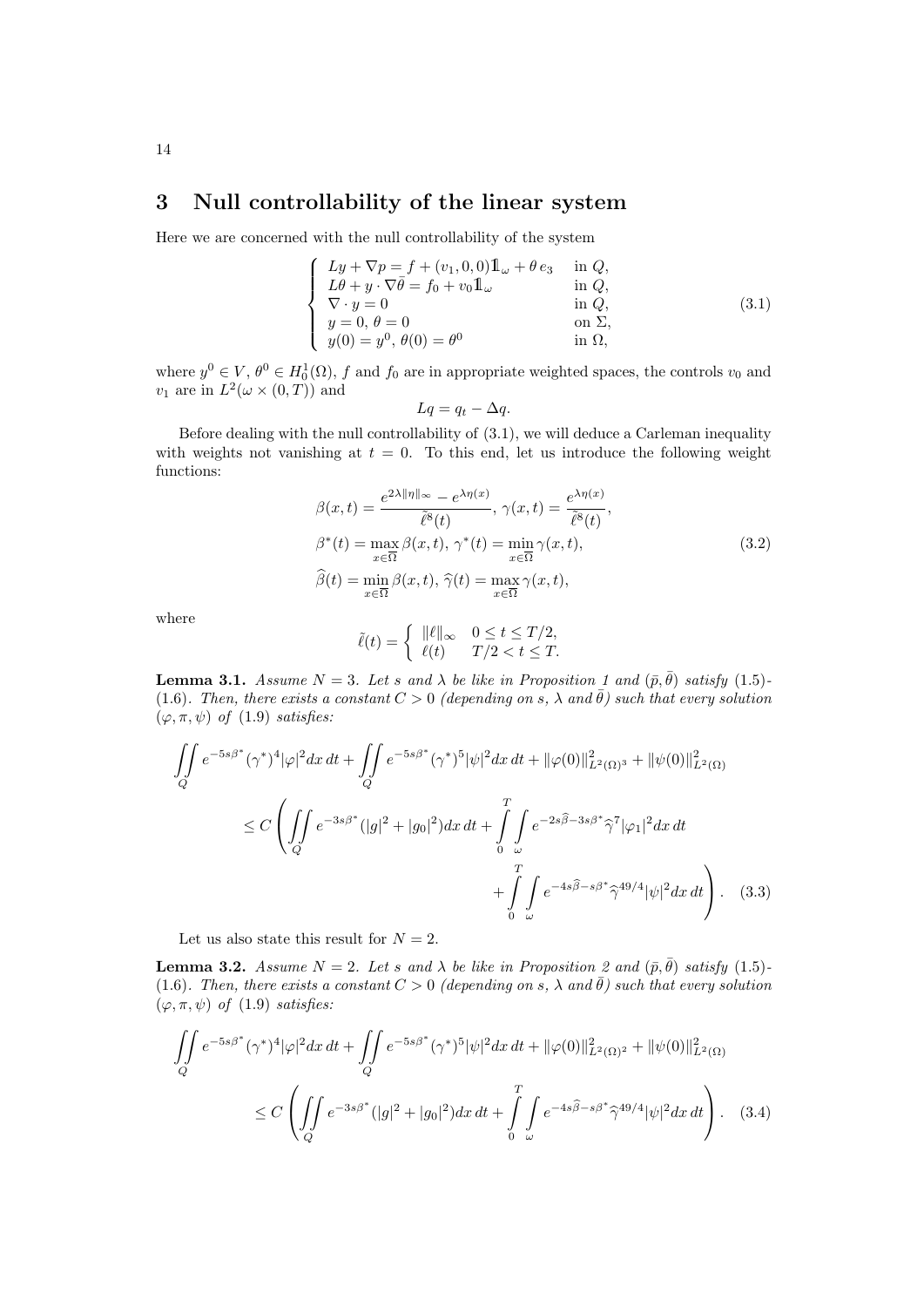Proof of Lemma 3.1: We start by an a priori estimate for system  $(1.9)$ . To do this, we introduce a function  $\nu \in C^1([0,T])$  such that

$$
\nu \equiv 1
$$
 in  $[0, T/2]$ ,  $\nu \equiv 0$  in  $[3T/4, T]$ .

We easily see that  $(\nu\varphi, \nu\pi, \nu\psi)$  satisfies

$$
\label{eq:2.1} \left\{ \begin{array}{ll} -(\nu\varphi)_t - \Delta(\nu\varphi) + \nabla(\nu\pi) = \nu\,g - (\nu\psi)\nabla\bar\theta - \nu'\varphi & \mbox{ in } Q,\\ -(\nu\psi)_t - \Delta(\nu\psi) = \nu\,g_0 + \nu\,\varphi_3 - \nu'\psi & \mbox{ in } Q,\\ \nabla\cdot(\nu\varphi) = 0 & \mbox{ in } Q,\\ (\nu\varphi) = 0,\,(\nu\psi) = 0 & \mbox{ on } \Sigma,\\ (\nu\varphi)(T) = 0,\,(\nu\psi)(T) = 0 & \mbox{ in } \Omega, \end{array} \right.
$$

thus we have the energy estimate

$$
\begin{aligned} \|\nu \varphi\|^2_{L^2(0,T;V)}+\|\nu \varphi\|^2_{L^\infty(0,T;H)}+\|\nu \psi\|^2_{L^2(0,T;H^1(\Omega))}+\|\nu \psi\|^2_{L^\infty(0,T;L^2(\Omega))}\\ &\leq C(\|\nu g\|^2_{L^2(Q)^3}+\|\nu' \varphi\|^2_{L^2(Q)^3}+\|\nu g_0\|^2_{L^2(Q)}+\|\nu' \psi\|^2_{L^2(Q)}). \end{aligned}
$$

Using the properties of the function  $\nu$ , we readily obtain

$$
\|\varphi\|_{L^2(0,T/2;H)}^2 + \|\varphi(0)\|_{L^2(\Omega)^3}^2 + \|\psi\|_{L^2(0,T/2;L^2(\Omega))}^2 + \|\psi(0)\|_{L^2(\Omega)}^2
$$
  
\n
$$
\leq C \left( \|g\|_{L^2(0,3T/4;L^2(\Omega)^3)}^2 + \|\varphi\|_{L^2(T/2,3T/4;L^2(\Omega)^3)}^2 + \|g_0\|_{L^2(0,3T/4;L^2(\Omega))}^2 + \|\psi\|_{L^2(T/2,3T/4;L^2(\Omega))}^2 \right).
$$

From this last inequality, and the fact that

$$
e^{-3s\beta^*} \ge C > 0
$$
,  $\forall t \in [0, 3T/4]$  and  $e^{-5s\alpha^*}(\xi^*)^4 \ge C > 0$ ,  $\forall t \in [T/2, 3T/4]$ 

we have

$$
\int_{0}^{T/2} \int_{\Omega} e^{-5s\beta^*} (\gamma^*)^4 |\varphi|^2 dx dt + \int_{0}^{T/2} \int_{\Omega} e^{-5s\beta^*} (\gamma^*)^5 |\psi|^2 dx dt
$$
  
+  $||\varphi(0)||_{L^2(\Omega)^3}^2 + ||\psi(0)||_{L^2(\Omega)}^2 \le C \left( \int_{0}^{3T/4} \int_{\Omega} e^{-3s\beta^*} (|g|^2 + |g_0|^2) dx dt + \int_{T/2}^{3T/4} \int_{\Omega} e^{-5s\alpha^*} (\xi^*)^4 |\varphi|^2 dx dt + \int_{T/2}^{3T/4} \int_{\Omega} e^{-5s\alpha^*} (\xi^*)^5 |\psi|^2 dx dt \right). \tag{3.5}$ 

Note that the last two terms in (3.5) are bounded by the left-hand side of the Carleman inequality (2.4). Since  $\alpha = \beta$  in  $\Omega \times (T/2, T)$ , we have:

$$
\int_{T/2}^{T} \int_{\Omega} e^{-5s\beta^*} (\gamma^*)^4 |\varphi|^2 dx dt + \int_{T/2}^{T} \int_{\Omega} e^{-5s\beta^*} (\gamma^*)^5 |\psi|^2 dx dt \n= \int_{T/2}^{T} \int_{\Omega} e^{-5s\alpha^*} (\xi^*)^4 |\varphi|^2 dx dt + \int_{T/2}^{T} \int_{\Omega} e^{-5s\alpha^*} (\xi^*)^5 |\psi|^2 dx dt \n\leq \iint_{Q} e^{-5s\alpha^*} (\xi^*)^4 |\varphi|^2 dx dt + \iint_{Q} e^{-5s\alpha^*} (\xi^*)^5 |\psi|^2 dx dt.
$$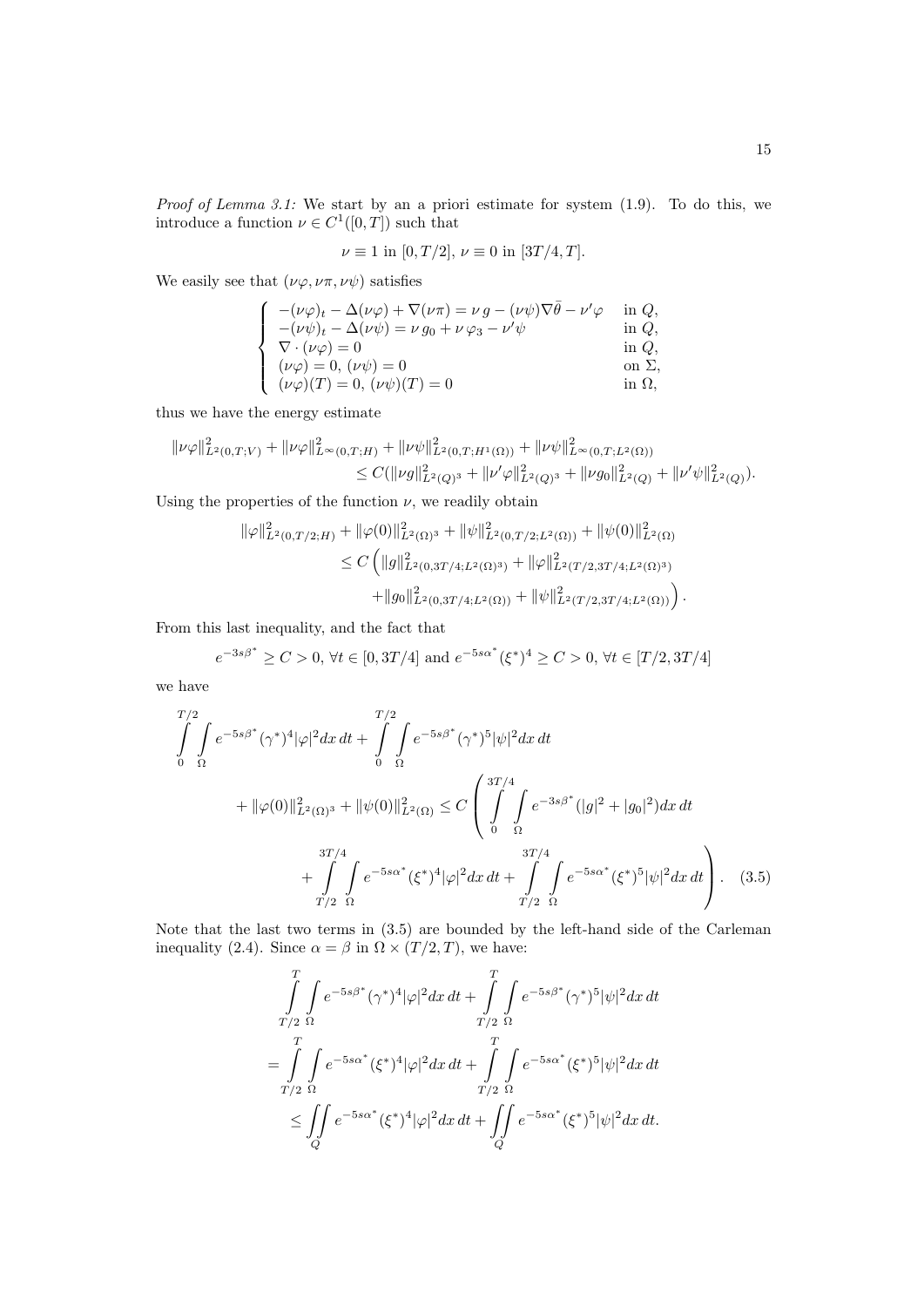Combining this with the Carleman inequality (2.4), we deduce

$$
\int_{T/2}^{T} \int_{\Omega} e^{-5s\beta^*} (\gamma^*)^4 |\varphi|^2 dx dt + \int_{T/2}^{T} \int_{\Omega} e^{-5s\beta^*} (\gamma^*)^5 |\psi|^2 dx dt
$$
  
\n
$$
\leq C \left( \iint_{Q} e^{-3s\alpha^*} (|g|^2 + |g_0|^2) dx dt + \int_{0}^{T} \int_{\omega} e^{-2s\widehat{\alpha} - 3s\alpha^*} (\widehat{\xi})^7 |\varphi_1|^2 dx dt + \int_{0}^{T} \int_{\omega} e^{-4s\widehat{\alpha} - s\alpha^*} (\widehat{\xi})^{49/4} |\psi|^2 dx dt \right).
$$

Since

$$
e^{-3s\beta^*}, e^{-2s\widehat{\beta}-3s\beta^*}\widehat{\gamma}^7, e^{-2s\widehat{\beta}-3s\beta^*}\widehat{\gamma}^7, e^{-4s\widehat{\beta}-s\beta^*}\widehat{\gamma}^{49/4} \ge C > 0, \forall t \in [0, T/2],
$$

we can readily get

$$
\int_{T/2}^{T} \int_{\Omega} e^{-5s\beta^*} (\gamma^*)^4 |\varphi|^2 dx dt + \int_{T/2}^{T} \int_{\Omega} e^{-5s\beta^*} (\gamma^*)^5 |\psi|^2 dx dt
$$
  

$$
\leq C \left( \iint_{Q} e^{-3s\beta^*} (|g|^2 + |g_0|^2) dx dt + \int_{0}^{T} \int_{\omega} e^{-2s\widehat{\beta} - 3s\beta^*} \widehat{\gamma}^7 |\varphi_1|^2 dx dt + \int_{0}^{T} \int_{\omega} e^{-4s\widehat{\beta} - s\beta^*} \widehat{\gamma}^{49/4} |\psi|^2 dx dt \right),
$$

which, together with (3.5), yields (3.3).

Now we will prove the null controllability of (3.1). Actually, we will prove the existence of a solution for this problem in an appropriate weighted space. Let us introduce the space

 $\Box$ 

$$
E = \{ (y, p, v_1, \theta, v_0) : e^{3/2s\beta^*} y, e^{s\widehat{\beta} + 3/2s\beta^*} \widehat{\gamma}^{-7/2} (v_1, 0, 0) 1\!\!1_{\omega} \in L^2(Q)^3,
$$
  
\n
$$
e^{3/2s\beta^*} \theta, e^{2s\widehat{\beta} + 1/2s\beta^*} \widehat{\gamma}^{-49/8} v_0 1\!\!1_{\omega} \in L^2(Q),
$$
  
\n
$$
e^{3/2s\beta^*} (\gamma^*)^{-9/8} y \in L^2(0, T; H^2(\Omega)^3) \cap L^\infty(0, T; V),
$$
  
\n
$$
e^{3/2s\beta^*} (\gamma^*)^{-9/8} \theta \in L^2(0, T; H^2(\Omega)) \cap L^\infty(0, T; H^1_0(\Omega)),
$$
  
\n
$$
e^{5/2s\beta^*} (\gamma^*)^{-2} (Ly + \nabla p - \theta e_3 - (v_1, 0, 0) 1\!\!1_{\omega}) \in L^2(Q)^3,
$$
  
\n
$$
e^{5/2s\beta^*} (\gamma^*)^{-5/2} (L\theta + y \cdot \nabla \overline{\theta} - v_0 1\!\!1_{\omega}) \in L^2(Q) \}.
$$

It is clear that  $E$  is a Banach space for the following norm:

$$
\begin{aligned} \| (y,p,v_1,\theta,v_0)\|_E&=\left( \|e^{3/2s\beta^*} \, y\|_{L^2(Q)^3}^2 + \|e^{s\widehat{\beta}+3/2s\beta^*} \widehat{\gamma}^{-7/2} \, v_11\!\!1_{\omega}\|_{L^2(Q)}^2 \right.\\ & \left. + \|e^{3/2s\beta^*} \,\theta\|_{L^2(Q)}^2 + \|e^{2s\widehat{\beta}+1/2s\beta^*} \widehat{\gamma}^{-49/8} \, v_01\!\!1_{\omega}\|_{L^2(Q)}^2 \right.\\ & \left. + \|e^{3/2s\beta^*} \, (\gamma^*)^{-9/8} \, y\|_{L^2(0,T;H^2(\Omega)^3)}^2 + \|e^{3/2s\beta^*} \, (\gamma^*)^{-9/8} y\|_{L^\infty(0,T;V)}^2 \right.\\ & \left. + \|e^{3/2s\beta^*} \, (\gamma^*)^{-9/8} \, \theta\|_{L^2(0,T;H^2(\Omega))}^2 + \|e^{3/2s\beta^*} \, (\gamma^*)^{-9/8} \theta\|_{L^\infty(0,T;H_0^1)}^2 \right.\\ & \left. + \|e^{5/2s\beta^*} \, (\gamma^*)^{-2} (Ly + \nabla p - \theta e_3 - (v_1,0,0)1\!\!1_{\omega})\|_{L^2(Q)}^2 \right.\\ & \left. + \|e^{5/2s\beta^*} \, (\gamma^*)^{-5/2} (L\theta + y \cdot \nabla \overline{\theta} - v_01\!\!1_{\omega})\|_{L^2(Q)}^2 \right)^{1/2} \end{aligned}
$$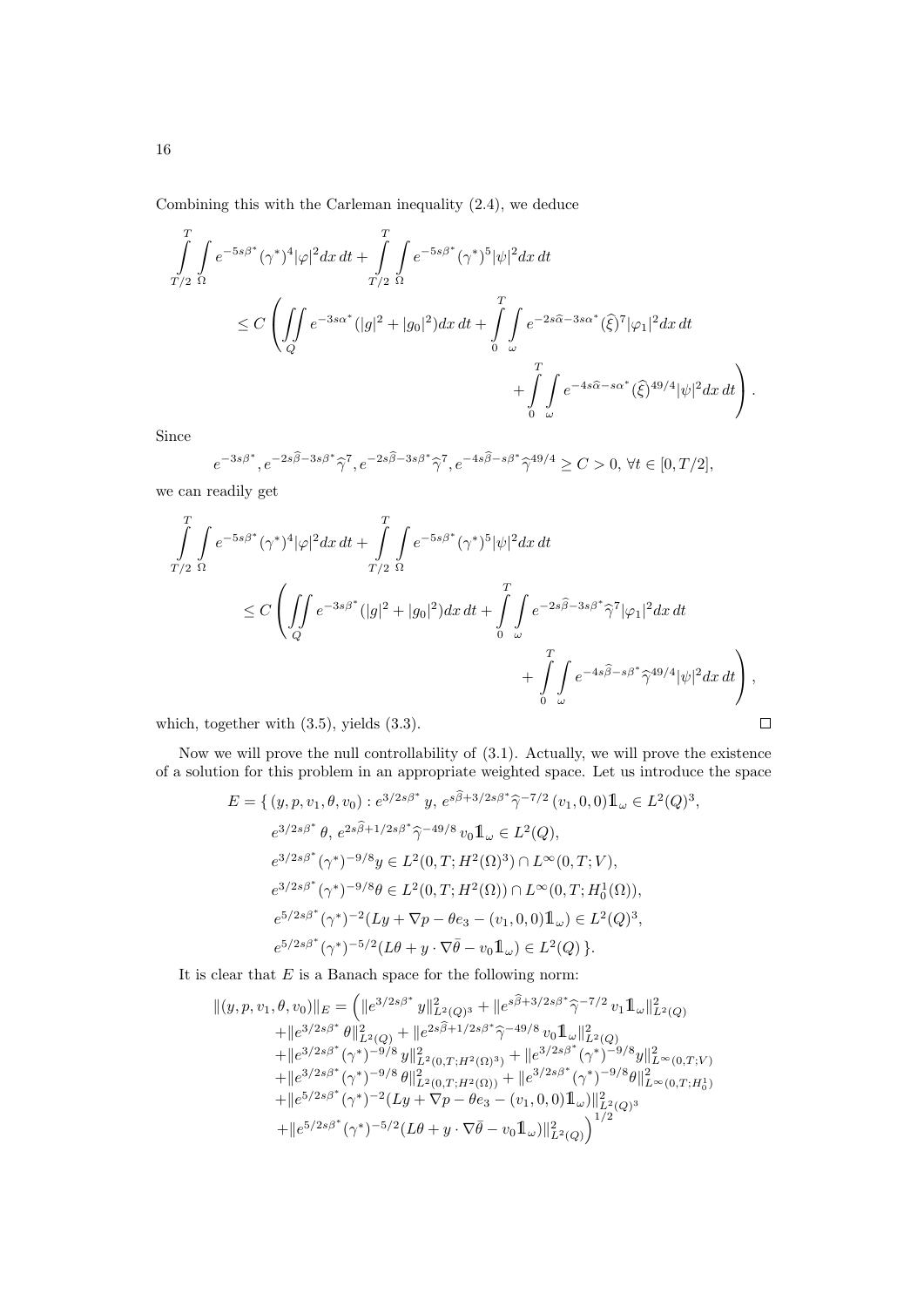**Remark 4.** Observe in particular that  $(y, p, v_1, \theta, v_0) \in E$  implies  $y(T) = 0$  and  $\theta(T) = 0$  in  $\Omega$ . Moreover, the functions belonging to this space posses the interesting following property:

$$
e^{5/2s\beta^*}(\gamma^*)^{-2}(y\cdot \nabla)y \in L^2(Q)^3 \text{ and } e^{5/2s\beta^*}(\gamma^*)^{-5/2}y \cdot \nabla \theta \in L^2(Q).
$$

**Proposition 3.** Assume  $N = 3$ ,  $(\bar{p}, \bar{\theta})$  satisfies (1.5)-(1.6) and

$$
y^0 \in V
$$
,  $\theta_0 \in H_0^1(\Omega)$ ,  $e^{5/2s\beta^*}(\gamma^*)^{-2}f \in L^2(Q)^3$  and  $e^{5/2s\beta^*}(\gamma^*)^{-5/2}f_0 \in L^2(Q)$ .

Then, we can find controls  $v_1$  and  $v_0$  such that the associated solution  $(y, p, \theta)$  to (3.1) satisfies

 $(y, p, v_1, \theta, v_0) \in E$ . In particular,  $y(T) = 0$  and  $\theta(T) = 0$ .

Sketch of the proof: The proof of this proposition is very similar to the one of Proposition 2 in [9] (see also Proposition 2 in [4] and Proposition 3.3 in [2]), so we will just give the main ideas.

Following the arguments in [6] and [10], we introduce the space

$$
P_0 = \{ (\chi, \sigma, \kappa) \in C^2(\overline{Q})^5 : \nabla \cdot \chi = 0, \chi = 0 \text{ on } \Sigma, \kappa = 0 \text{ on } \Sigma \}
$$

and we consider the following variational problem: find  $(\hat{\chi}, \hat{\sigma}, \hat{\kappa}) \in P_0$  such that

$$
a((\widehat{\chi}, \widehat{\sigma}, \widehat{\kappa}), (\chi, \sigma, \kappa)) = \langle G, (\chi, \sigma, \kappa) \rangle \quad \forall (\chi, \sigma, \kappa) \in P_0,
$$
\n(3.6)

where we have used the notations

$$
a((\hat{\chi}, \hat{\sigma}, \hat{\kappa}), (\chi, \sigma, \kappa)) = \iint_{Q} e^{-3s\beta^*} (L^* \hat{\chi} + \nabla \hat{\sigma} + \hat{\kappa} \nabla \bar{\theta}) \cdot (L^* \chi + \nabla \sigma + \kappa \nabla \bar{\theta}) dx dt
$$
  
+ 
$$
\iint_{Q} e^{-3s\beta^*} (L^* \hat{\kappa} - \hat{\chi}_3) (L^* \kappa - \chi_3) dx dt + \int_{0}^{T} \int_{\omega} e^{-2s\hat{\beta} - 3s\beta^*} \hat{\gamma}^7 \hat{\chi}_1 \chi_1 dx dt
$$
  
+ 
$$
\int_{0}^{T} \int_{\omega} e^{-4s\hat{\beta} - s\beta^*} \hat{\gamma}^{49/4} \hat{\kappa} \kappa dx dt,
$$
  

$$
\langle G, (\chi, \sigma, \kappa) \rangle = \iint_{Q} f \cdot \chi dx dt + \iint_{Q} f_0 \kappa dx dt + \int_{\Omega} y^0 \cdot \chi(0) dx + \int_{\Omega} \theta^0 \kappa(0) dx
$$

and  $L^*$  is the adjoint operator of  $L$ , i.e.

$$
L^*q = -q_t - \Delta q.
$$

It is clear that  $a(\cdot, \cdot, \cdot) : P_0 \times P_0 \to \mathbf{R}$  is a symmetric, definite positive bilinear form on  $P_0$ . We denote by P the completion of  $P_0$  for the norm induced by  $a(\cdot, \cdot, \cdot)$ . Then  $a(\cdot, \cdot, \cdot)$  is well-defined, continuous and again definite positive on P. Furthermore, in view of the Carleman estimate (3.3), the linear form  $(\chi, \sigma, \kappa) \mapsto \langle G, (\chi, \sigma, \kappa) \rangle$  is well-defined and continuous on P. Hence, from Lax-Milgram's lemma, we deduce that the variational problem

$$
\begin{cases}\n a((\widehat{\chi}, \widehat{\sigma}, \widehat{\kappa}), (\chi, \sigma, \kappa)) = \langle G, (\chi, \sigma, \kappa) \rangle \\
 \forall (\chi, \sigma, \kappa) \in P, \quad (\widehat{\chi}, \widehat{\sigma}, \widehat{\kappa}) \in P,\n\end{cases}
$$

possesses exactly one solution  $(\widehat{\chi}, \widehat{\sigma}, \widehat{\kappa})$ .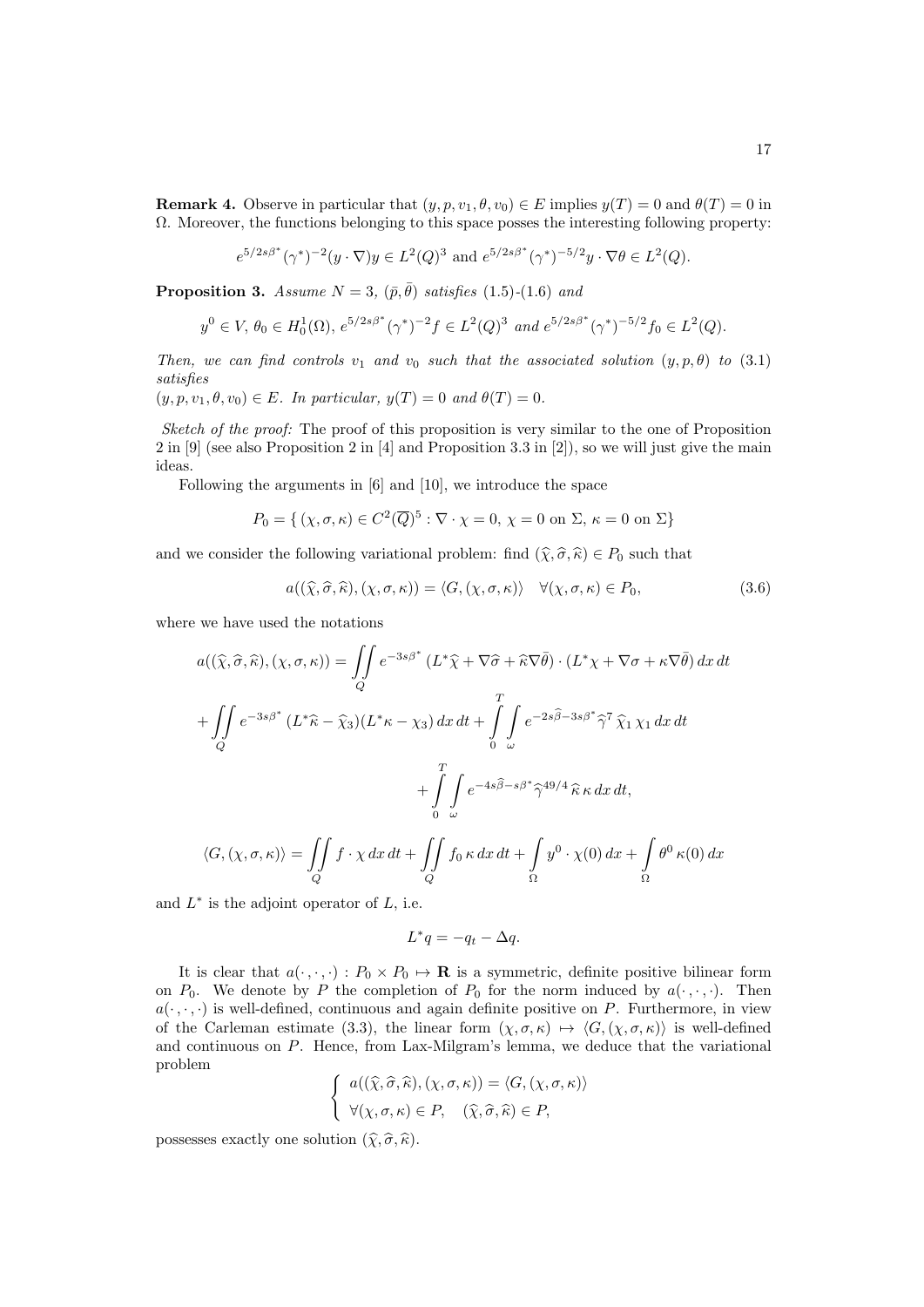Let  $\widehat{y}$ ,  $\widehat{v}_1$ ,  $\widehat{\theta}$  and  $\widehat{v}_0$  be given by

$$
\begin{cases}\n\hat{y} = e^{-3s\beta^*} (L^* \hat{\chi} + \nabla \hat{\sigma} + \hat{\kappa} \nabla \bar{\theta}), & \text{in } Q, \\
\hat{v}_1 = -e^{-2s\hat{\beta} - 3s\beta^*} \hat{\gamma}^7 \hat{\chi}_1, & \text{in } \omega \times (0, T), \\
\hat{\theta} = e^{-3s\beta^*} (L^* \hat{\kappa} - \hat{\chi}_3), & \text{in } Q, \\
\hat{v}_0 = -e^{-4s\hat{\beta} - s\beta^*} \hat{\gamma}^{49/4} \hat{\kappa}, & \text{in } \omega \times (0, T).\n\end{cases}
$$

Then, it is readily seen that they satisfy

$$
\iint\limits_{Q} e^{3s\beta^*} |\widehat{y}|^2 dx dt + \iint\limits_{Q} e^{3s\beta^*} |\widehat{\theta}|^2 dx dt + \int\limits_{0}^{T} \int\limits_{\omega} e^{2s\widehat{\beta} + 3s\beta^*} \widehat{\gamma}^{-7} |\widehat{v}_1|^2 dx dt + \int\limits_{0}^{T} \int\limits_{\omega} e^{4s\widehat{\beta} + s\beta^*} \widehat{\gamma}^{-49/4} |\widehat{v}_0|^2 dx dt = a((\widehat{\chi}, \widehat{\sigma}, \widehat{\kappa}), (\widehat{\chi}, \widehat{\sigma}, \kappa)) < +\infty
$$

and also that  $(\widehat{y}, \widehat{\theta})$  is, together with some pressure  $\widehat{p}$ , the weak solution of the system (3.1) for  $v_1 = \hat{v}_1$  and  $v_0 = \hat{v}_0$ .

It only remains to check that

$$
e^{3/2s\beta^*}(\gamma^*)^{-9/8}\hat{y} \in L^2(0,T;H^2(\Omega)^3) \cap L^\infty(0,T;V)
$$

and

$$
e^{3/2s\beta^*}(\gamma^*)^{-9/8}\hat{\theta} \in L^2(0,T;H^2(\Omega)) \cap L^{\infty}(0,T;H^1_0(\Omega))
$$

To this end, we define the functions

$$
y^* = e^{3/2s\beta^*}(\gamma^*)^{-9/8}\,\hat{y},\, p^* = e^{3/2s\beta^*}(\gamma^*)^{-9/8}\,\hat{p},\, \theta^* = e^{3/2s\beta^*}(\gamma^*)^{-9/8}\,\hat{\theta}
$$
  

$$
f^* = e^{3/2s\beta^*}(\gamma^*)^{-9/8}(f+(\hat{v}_1,0,0)\mathbb{1}_{\omega})\text{ and }f_0^* = e^{3/2s\beta^*}(\gamma^*)^{-9/8}(f_0+\hat{v}_0\mathbb{1}_{\omega}).
$$

Then  $(y^*, p^*, \theta^*)$  satisfies

$$
\begin{cases}\nLy^* + \nabla p^* = f^* + \theta^* e_3 + (e^{3/2s\beta^*} (\gamma^*)^{-9/8})_t \hat{y} & \text{in } Q, \\
L\theta^* + y^* \cdot \nabla \bar{\theta} = f_0^* + (e^{3/2s\beta^*} (\gamma^*)^{-9/8})_t \hat{\theta} & \text{in } Q, \\
\nabla \cdot y^* = 0 & \text{in } Q, \\
y^* = 0, \theta^* = 0 & \text{on } \Sigma, \\
y^*(0) = e^{3/2s\beta^*(0)} (\gamma^*(0))^{-9/8} y^0, & \text{in } \Omega, \\
\theta^*(0) = e^{3/2s\beta^*(0)} (\gamma^*(0))^{-9/8} \theta^0, & \text{in } \Omega.\n\end{cases}
$$

From the fact that  $f^* + (e^{3/2s\beta^*}(\gamma^*)^{-9/8})_t \hat{y} \in L^2(Q)^3$ ,  $f_0^* + (e^{3/2s\beta^*}(\gamma^*)^{-9/8})_t \hat{\theta} \in L^2(Q)$ ,<br> $e^{i\theta} \in K$  and  $\theta^0 \in H^1(\Omega)$  we have indeed  $y^0 \in V$  and  $\theta^0 \in H_0^1(\Omega)$ , we have indeed

$$
y^* \in L^2(0,T; H^2(\Omega)^3) \cap L^\infty(0,T; V)
$$
 and  $\theta^* \in L^2(0,T; H^2(\Omega)) \cap L^\infty(0,T; H^1_0(\Omega))$ 

(see (2.10)). This ends the sketch of the proof of Proposition 3.

 $\Box$ 

### 4 Proof of Theorem 1.1

In this section we give the proof of Theorem 1.1 using similar arguments to those in [10] (see also  $[4]$ ,  $[5]$ ,  $[9]$  and  $[2]$ ). The result of null controllability for the linear system  $(3.1)$ given by Proposition 3 will allow us to apply an inverse mapping theorem. Namely, we will use the following theorem (see [1]).

18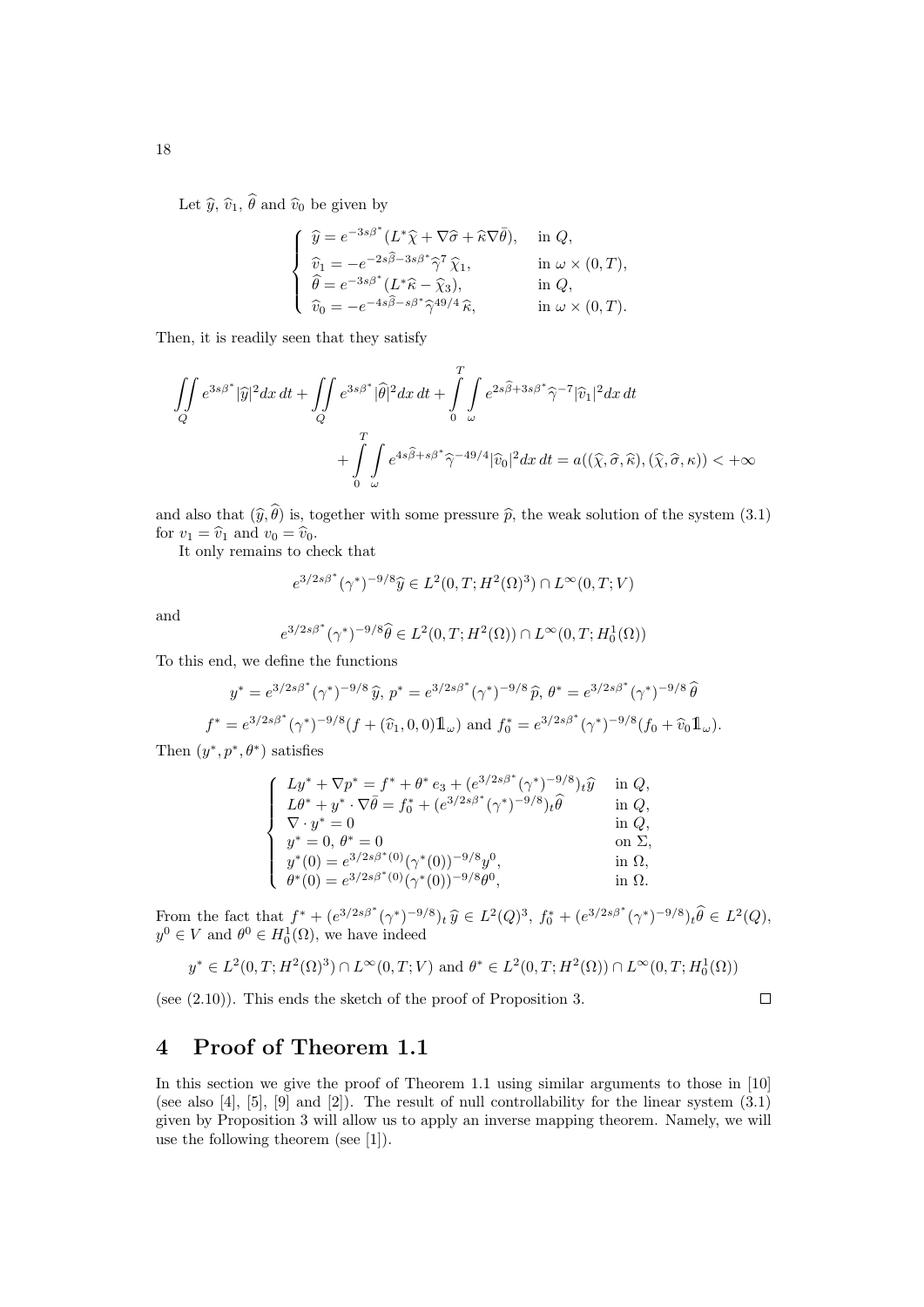**Theorem 4.1.** Let  $B_1$  and  $B_2$  be two Banach spaces and let  $A : B_1 \rightarrow B_2$  satisfy  $A \in$  $C^1(B_1;B_2)$ . Assume that  $b_1 \in B_1$ ,  $\mathcal{A}(b_1) = b_2$  and that  $\mathcal{A}'(b_1) : B_1 \to B_2$  is surjective. Then, there exists  $\delta > 0$  such that, for every  $b' \in B_2$  satisfying  $||b' - b_2||_{B_2} < \delta$ , there exists a solution of the equation

$$
\mathcal{A}(b) = b', \quad b \in B_1.
$$

Let us set

$$
y = \tilde{y}, p = \bar{p} + \tilde{p}
$$
 and  $\theta = \bar{\theta} + \tilde{\theta}$ .

Using  $(1.1)$  and  $(1.5)$  we obtain

$$
\begin{cases}\n\widetilde{y}_t - \Delta \widetilde{y} + (\widetilde{y} \cdot \nabla)\widetilde{y} + \nabla \widetilde{p} = v \mathbb{1}_{\omega} + \widetilde{\theta} e_N & \text{in } Q, \\
\widetilde{\theta}_t - \Delta \widetilde{\theta} + \widetilde{y} \cdot \nabla \widetilde{\theta} + \widetilde{y} \cdot \nabla \overline{\theta} = v_0 \mathbb{1}_{\omega} & \text{in } Q, \\
\nabla \cdot \widetilde{y} = 0 & \text{in } Q, \\
\widetilde{y} = 0, \widetilde{\theta} = 0 & \text{on } \Sigma, \\
\widetilde{y}(0) = y^0, \widetilde{\theta}(0) = \theta^0 - \overline{\theta}^0 & \text{in } \Omega.\n\end{cases}
$$
\n(4.1)

Thus, we have reduced our problem to the local null controllability of the nonlinear system  $(4.1).$ 

We apply Theorem 4.1 setting

$$
B_1 = E,
$$
  
\n
$$
B_2 = L^2(e^{5/2s\beta^*}(\gamma^*)^{-2}(0,T); L^2(\Omega)^3) \times V \times L^2(e^{5/2s\beta^*}(\gamma^*)^{-5/2}(0,T); L^2(\Omega)) \times H_0^1(\Omega)
$$

and the operator

$$
\mathcal{A}(\widetilde{y}, \widetilde{p}, v_1, \widetilde{\theta}, v_0) = (L\widetilde{y} + (\widetilde{y} \cdot \nabla)\widetilde{y} + \nabla \widetilde{p} - \widetilde{\theta} e_3 - (v_1, 0, 0) \mathbb{1}_{\omega}, \widetilde{y}(0),
$$

$$
L\widetilde{\theta} + \widetilde{y} \cdot \nabla \widetilde{\theta} + \widetilde{y} \cdot \nabla \widetilde{\theta} - v_0 \mathbb{1}_{\omega}, \widetilde{\theta}(0))
$$

for  $(\widetilde{y}, \widetilde{p}, v_1, \widetilde{\theta}, v_0) \in E$ .

In order to apply Theorem 4.1, it remains to check that the operator  $A$  is of class  $C^1(B_1; B_2)$ . Indeed, notice that all the terms in A are linear, except for  $(\tilde{y} \cdot \nabla)\tilde{y}$  and  $\tilde{y} \cdot \nabla \theta$ .<br>We will prove that the bilinear executor We will prove that the bilinear operator

$$
((y^1,p^1,v_1^1,\theta^1,v_0^1),(y^2,p^2,v_1^2,\theta^2,v_0^2)) \to (y^1 \cdot \nabla)y^2
$$

is continuous from  $B_1 \times B_1$  to  $L^2(e^{5/2s\beta^*}(\gamma^*)^{-2}(0,T); L^2(\Omega)^3)$ . To do this, notice that

$$
e^{3/2s\beta^*}(\gamma^*)^{-9/8}y \in L^2(0,T;H^2(\Omega)^3) \cap L^\infty(0,T;V)
$$

for any  $(y, p, v_1, \theta, v_0) \in B_1$ , so we have

$$
e^{3/2s\beta^*}(\gamma^*)^{-9/8}y\in L^2(0,T;L^\infty(\Omega)^3)
$$

and

$$
\nabla(e^{3/2s\beta^*}(\gamma^*)^{-9/8}y) \in L^{\infty}(0,T;L^2(\Omega)^3).
$$

Consequently, we obtain

$$
\|e^{5/2s\beta^*}(\gamma^*)^{-2}(y^1\cdot\nabla)y^2\|_{L^2(Q)^3} \leq C \|(e^{3/2s\beta^*}(\gamma^*)^{-9/8}y^1\cdot\nabla)e^{3/2s\beta^*}(\gamma^*)^{-9/8}y^2\|_{L^2(Q)^3} \leq C \|e^{3/2s\beta^*}(\gamma^*)^{-9/8}y^1\|_{L^2(0,T;L^\infty(\Omega)^3)} \|e^{3/2s\beta^*}(\gamma^*)^{-9/8}y^2\|_{L^\infty(0,T;V)}.
$$

In the same way, we can prove that the bilinear operator

$$
((y^1, p^1, v_1^1, \theta^1, v_0^1), (y^2, p^2, v_1^2, \theta^2, v_0^2)) \rightarrow y^1 \cdot \nabla \theta^2
$$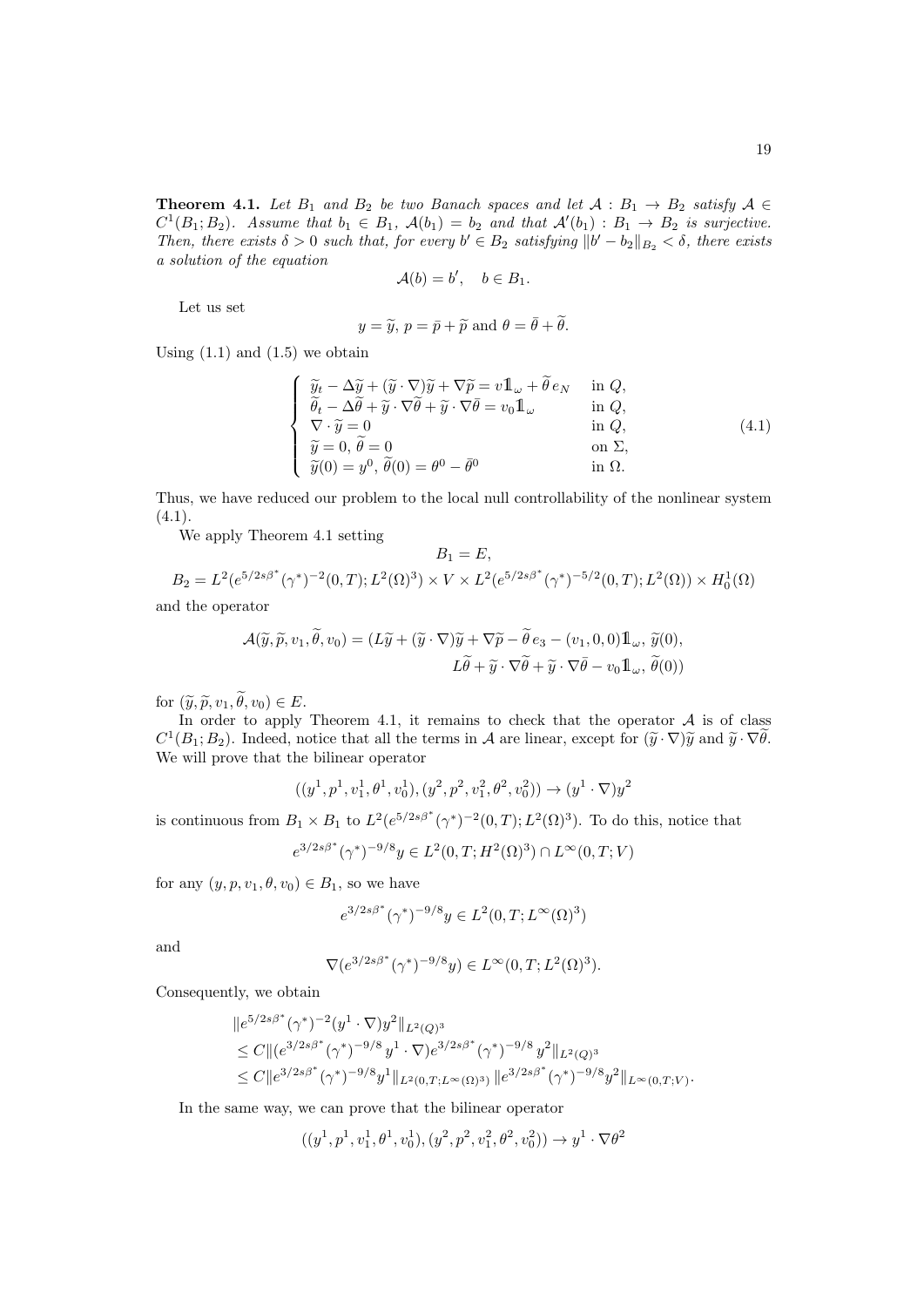is continuous from  $B_1 \times B_1$  to  $L^2(e^{5/2s\beta^*}(\gamma^*)^{-5/2}(0,T); L^2(\Omega))$  just by taking into account that

$$
e^{3/2s\beta^*}(\gamma^*)^{-9/8}\theta \in L^\infty(0,T;H_0^1(\Omega)),
$$

for any  $(y, p, v_1, \theta, v_0) \in B_1$ .

Notice that  $\mathcal{A}'(0,0,0,0,0) : B_1 \to B_2$  is given by

$$
\mathcal{A}'(0,0,0,0,0)(\widetilde{y},\widetilde{p},v_1,\widetilde{\theta},v_0)=(L\widetilde{y}+\nabla\widetilde{p}-\widetilde{\theta}e_3-(v_1,0,0)\mathbb{1}_{\omega},\widetilde{y}(0),
$$
  

$$
L\widetilde{\theta}+\widetilde{y}\cdot\nabla\overline{\theta}-v_0\mathbb{1}_{\omega},\widetilde{\theta}(0)),
$$

for all  $(\tilde{y}, \tilde{p}, v_1, \tilde{\theta}, v_0) \in B_1$ , so this functional is surjective in view of the null controllability result for the linear system (3.1) given by Proposition 3.

We are now able to apply Theorem 4.1 for  $b_1 = (0, 0, 0, 0, 0)$  and  $b_2 = (0, 0, 0, 0)$ . In particular, this gives the existence of a positive number  $\delta > 0$  such that, if  $\|\widetilde{y}(0), \theta(0)\|_{V \times H_0^1(\Omega)} \leq \delta$ , then we can find controls  $v_1$  and  $v_0$  such that the associated solution  $(\tilde{y}, \tilde{p}, \tilde{\theta})$  to (4.1) satisfies  $\widetilde{y}(T) = 0$  and  $\widetilde{\theta}(T) = 0$  in  $\Omega$ .

This concludes the proof of Theorem 1.1.

# Acknowledgments

The author would like to thank the "Agence Nationale de la Recherche" (ANR), Project CISIFS, grant ANR-09-BLAN-0213-02, for partially supporting this work.

## References

- [1] V. M. Alekseev, V. M. Tikhomirov and S. V. Fomin, Optimal Control, Translated from the Russian by V. M. Volosov, Contemporary Soviet Mathematics. Consultants Bureau, New York, 1987.
- [2] N. Carreño and S. Guerrero, Local null controllability of the N-dimensional Navier-Stokes system with N-1 scalar controls in an arbitrary control domain, preprint.
- [3] J.-M. Coron and S. Guerrero, Null controllability of the N-dimensional Stokes system with N-1 scalar controls, *J. Differential Equations*, **246** (2009), 2908 - 2921.
- [4] E. Fernández-Cara, S. Guerrero, O. Yu. Imanuvilov and J.-P. Puel, Local exact controllability of the Navier-Stokes system, J. Math. Pures Appl., 83 (2004) 1501 - 1542.
- [5] E. Fernández-Cara, S. Guerrero, O. Yu. Imanuvilov and J.-P. Puel, Some controllability results for the N-dimensional Navier-Stokes system and Boussinesq systems with N-1 scalar controls, SIAM J. Control Optim., 45 (2006), 146 - 173.
- [6] A. Fursikov and O. Yu. Imanuvilov, Controllability of Evolution Equations, Lecture Notes #34, Seoul National University, Korea, 1996.
- [7] A. Fursikov and O. Yu. Imanuvilov, Local exact boundary controllability of the Boussinesq equation, SIAM J. Control Optim., 36 (1998), no. 2, 391 - 421.
- [8] A. Fursikov and O. Yu. Imanuvilov, Exact controllability of the Navier-Stokes and Boussinesq equations, Russian Math. Surveys, 54 (1999), no. 3, 565 - 618.